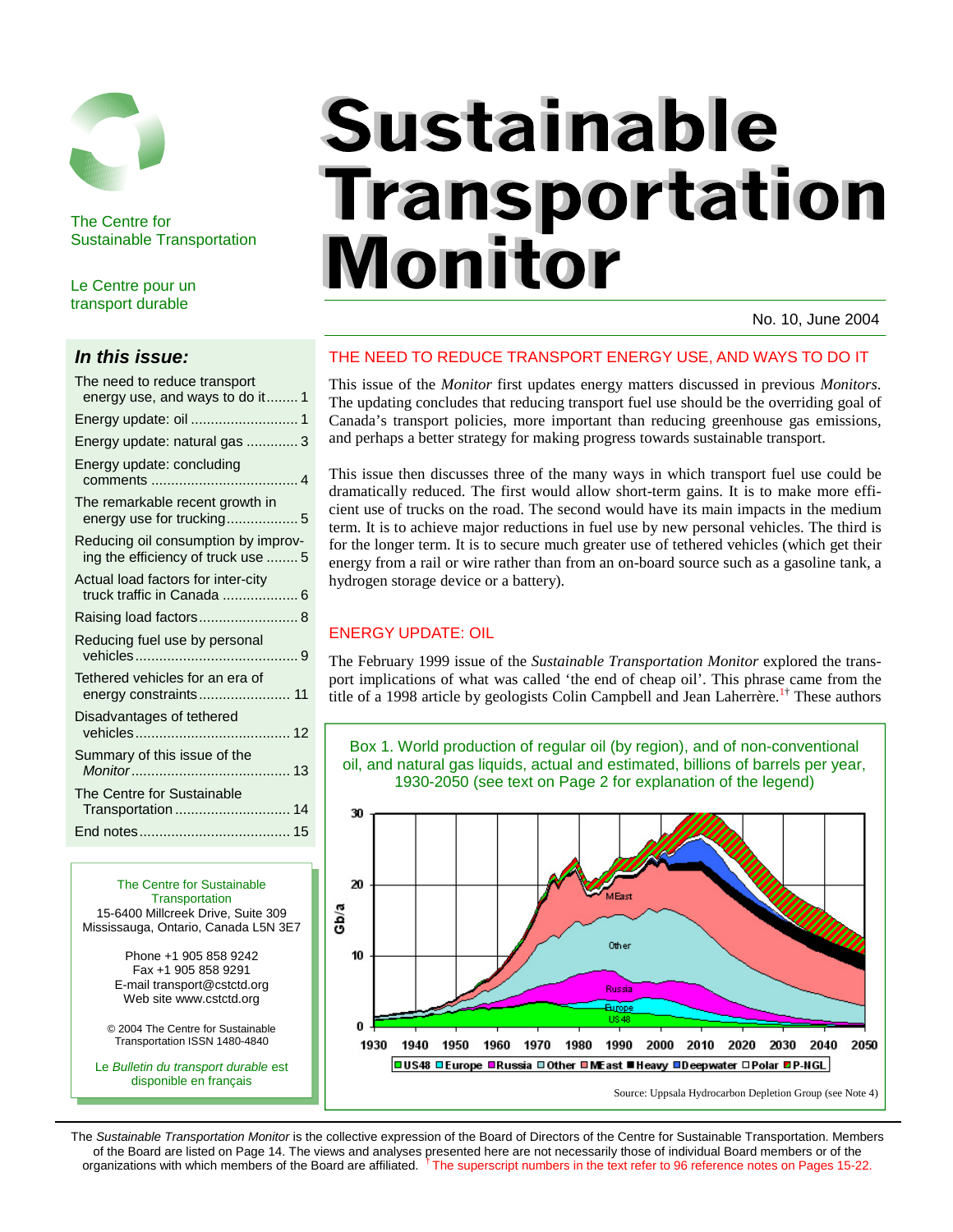argued that worldwide production of *conventional oil* would peak within a decade, when about half of extractable conventional oil had been recovered. Conventional oil, which today comprises almost all oil production worldwide, is oil that can be easily procured from readily accessible locations. 'Nonconventional oil'—which comprised about 30 per cent of Canadian oil production in  $2003^2$ —includes oil from polar and deep-sea sources and oil from oil sands. The *Monitor* item concluded that "the energy aspects of sustainable transport are as important as its other aspects and require as much attention as transport's impacts on the local and global environment".

Box 1 suggests that production of conventional oil—labelled 'US48', 'Europe', Russia', 'MEast', and 'Other' may already be at its peak. Growth in production of liquid petroleum products is being sustained chiefly through the use of natural gas liquids, labelled 'P-NGL', $3$  and increasingly through use of non-conventional oil, labelled 'Heavy', 'Deepwater', and 'Polar' in Box 1, with 'Heavy' mostly representing oil from Canada's oil sands.

Box 1 suggests moreover that total production of liquid petroleum products conventional, non-conventional, and natural gas liquids—will peak around the year  $2012<sup>4</sup>$ . This, with continued strong potential demand for oil, which now fuels 95 per cent of transport worldwide,<sup>5</sup> could result in very high prices for transport fuels.

At the least, the possibility of such high prices should be taken into account in developing strategies for progress towards sustainability. Perhaps more important, unanticipated high prices could unravel the very fabric of our transportdependent society, particularly its economic aspects. (Note that Box 1 does not suggest that oil will run out soon, only that the highest level of production will be reached soon.)

This perspective has influenced the Centre's approach. Indeed, the April 2003 issue of the *Monitor* suggested that dealing with the prospect of very high fuel prices may be a more important challenge for Canadian society than meeting its potential Kyoto obligations: "… the main challenge for transport policy-making over the next several years should perhaps not be how to meet specific GHG emission-reduction targets … or even how to make progress towards sustainable transport. **The main challenge may be that of helping energy-dependent and transport-dependent Canadians prepare for inevitable energy constraints and very high fuel prices.** In reality, reducing GHG emissions, making progress towards sustainable transport, and preparing for an era of energy constraints all amount to the same thing: drastically reducing fossil fuel use."

The Centre's expressions of concern about possible energy constraints have encountered considerable opposition. The force of this opposition appears to be moderating as apprehension about such constraints becomes more widespread. During 2003, the prospect of an early peak in world oil production became the subject of intense debate among oil geologists and oil economists, reflected in a series of articles in the most influential of the oil professionals' journals.<sup>6</sup> The first few months of 2004 have seen several media and other examinations of the prospect of an early peak in world oil production.<sup>7</sup> The prospect has been discussed at several notable forums.<sup>8</sup>

Perhaps the strongest contribution to the discussions has been a readily available, 103-page paper prepared by the Danish Board of Technology and the Society of Danish Engineers, $9$  which makes four key points:

**There will be a peak in world oil production**. Differences among projections are basically differences in the timing of the peak, which in turn reflect different estimates of the extent of oil reserves and of their recoverability.<sup>10</sup> Geologists, influenced by their understanding of what is in the ground, are inclined to believe that the oil production peak will occur before 2020; some say as early as 2007 or before.<sup>11</sup> Economists, influenced by their understanding of how incentives make human ingenuity flourish, are inclined to believe that the peak will occur after  $2020$ .<sup>12</sup>

**If a later peak is possible, which is far from clear, it will be achieved only by making huge investments in the oil sector, which may well be wasted** (as discussed below) A wiser course, according to the Danish paper, would be for society to invest such amounts in means of reducing oil consumption than in means of possibly postponing the peak in oil production. This implies (i) withdrawal of all subsidies for oil exploration and recovery; (ii) higher taxes on oil products; (iii) use of proceeds of the reduced expenditures and increased taxes to provide incentives for reducing oil use. As well, some of the proceeds could be invested in sustainable energy systems.

**An earlier peak will be "less unfortunate" for humanity than a later peak**. This is proposed for two reasons.<sup>13</sup> The first is that the sooner the peak the less the overall dependence on cheap oil and thus the easier the weaning from the dependency. The second reason is more technical. A later peak would likely be achieved in part by heightened recovery from reserves, a process that results in a steep decline in production once the peak has been reached.<sup>14</sup>

**Governments should work to ensure that the peak in oil use occurs before the peak in oil production**. This requires (i) identification of the likely date of the peak, and (ii) development and implementation of an appropriate plan for reducing oil use through efficiency, use of alternatives, and reduced motorized activity, using proceeds from diverting investment. The result will be a relatively 'soft landing' when the peak occurs. Few missions of government may be more important than preparing Canadians for peaks in fuel production, notably transport fuels.

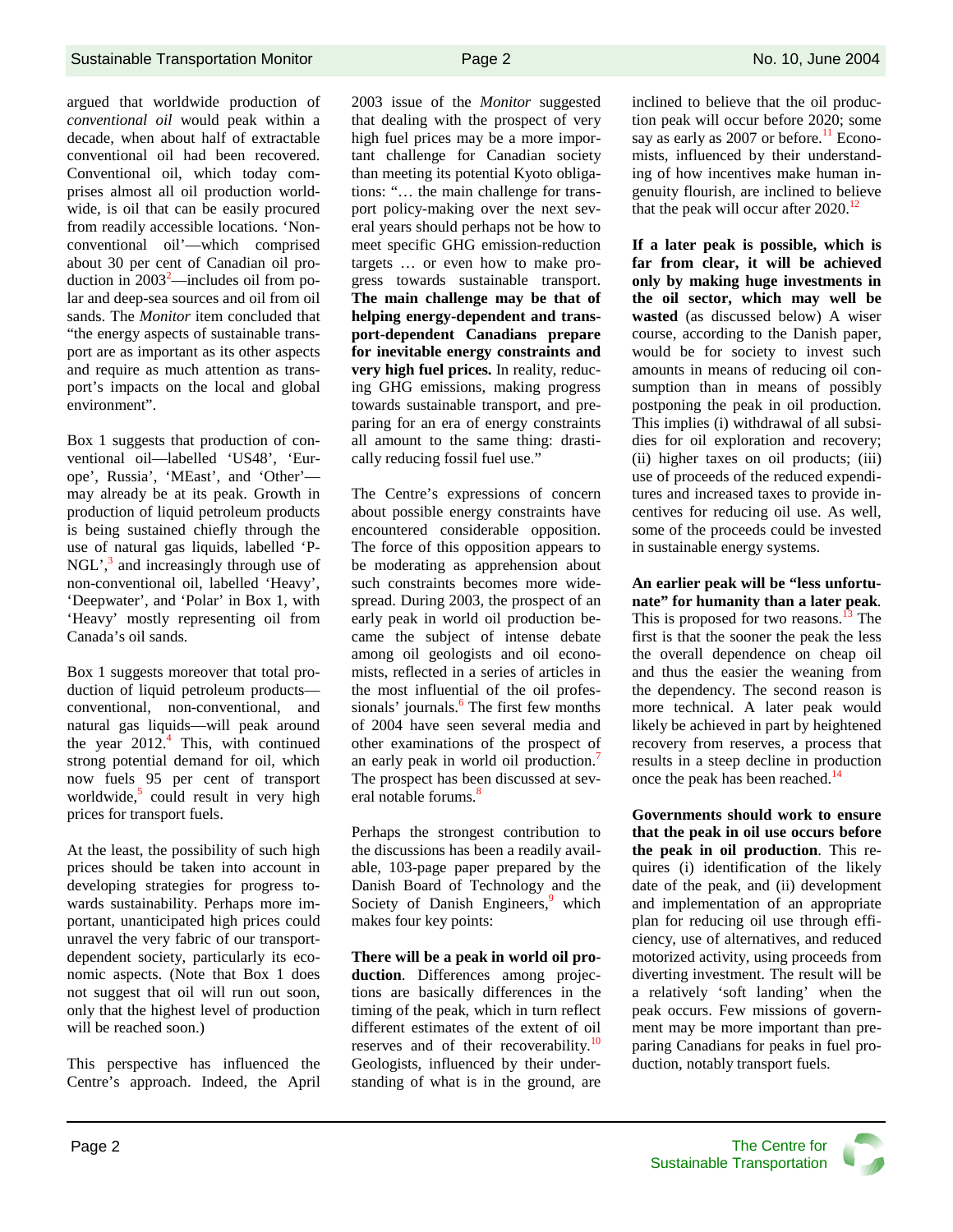Those who believe a later peak is possible believe it can occur for two reasons. The first, they claim, is that there are sufficient reserves in the ground, discovered and undiscovered, to support a later peak. The second, they argue, is that continually improving extraction techniques result in increased recovery of oil, both oil from previously and currently exploited sources and oil from sources that are to be exploited.<sup>15</sup>

Whether there are sufficient reserves to support a later peak is a matter of controversy. Box 2, prepared by an oil company,<sup>16</sup> shows that annual discoveries of oil peaked worldwide around 1960 and have been running well below annual consumption of oil since about 1980. It might in theory be possible for the long-term decline in worldwide discoveries to be reversed, but the evidence from production in individual countries is not encouraging in this respect. $17$ 

Those who say that more could be discovered themselves note the huge amounts of investment that would be required. For example, the International Energy Agency has identified the need to add production capacity totalling more than 200 million barrels a day by

2030 (present production capacity is 75 mb/d), at a cost of US\$3.1 trillion (in  $2000\$ <sup>18</sup> Of this amount 72 and 7 per cent respectively would be for exploration and development for conventional and nonconventional oil, 13% would be for crude oil refining, and 8 per cent would be for tankers and pipelines. An Exxon vicepresident has said that meeting demand will require added capacity of 80 mb/d by 2010, requiring an investment of about one trillion U.S. dollars, "substantially more than industry is spending to- $\text{dav}^{9,19}$ 

In the meantime, the Centre is inclined to give the most credence to the projections in Box 1, which point to a worldwide peak in oil production in about 2012. Note that this is a middle position in that many experts believe the peak will be earlier and many believe it will be later. $20$  Oil prices will likely rise slowly as the peak is approached, i.e., during the next decade, as more expensive oil (e.g., from oil sands) replaces conventional oil in the production mix. Soon after the peak is reached, i.e., within the next two decades, prices could rise more steeply because of the growing imbalance between supply and potential demand.

The factors that could result in a production peak much later than about 2012 are not in place. There is insufficient successful exploration, as already discussed, $^{21}$  and there is also insufficient reserve growth, i.e., upward restatement of the capacity of particular reserves as more information becomes available and as improvements in technology allow more of the oil in each well to be recovered. On the latter point, previously reported reserves are being revised downwards $^{22}$  and recovery factors have been declining.<sup>23</sup> In any case, there could be merit to the argument in the Danish paper that an earlier production peak could be "less unfortunate" for humanity.

Meanwhile, consumption of transport fuels continues to rise, driven chiefly by growth in economic and transport activity in China and other industrializing countries, $24$  contributing to higherthan-anticipated prices. $25$ 

#### ENERGY UPDATE: NATURAL GAS

The February 1999 issue of the *Monitor* hardly touched on the matter of natural gas, but there are two reasons to pay more attention now.

The first is that supply of natural gas in North America provides a useful object lesson for consideration of oil supply worldwide. It's difficult to move natural gas between continents, and so the market for this resource is essentially continental rather than global. **North American production of natural gas appears to have already peaked**, 26 resulting in large increases in wholesale and retail prices.<sup>27</sup>

There is hope that the imbalance between supply and demand can be re-



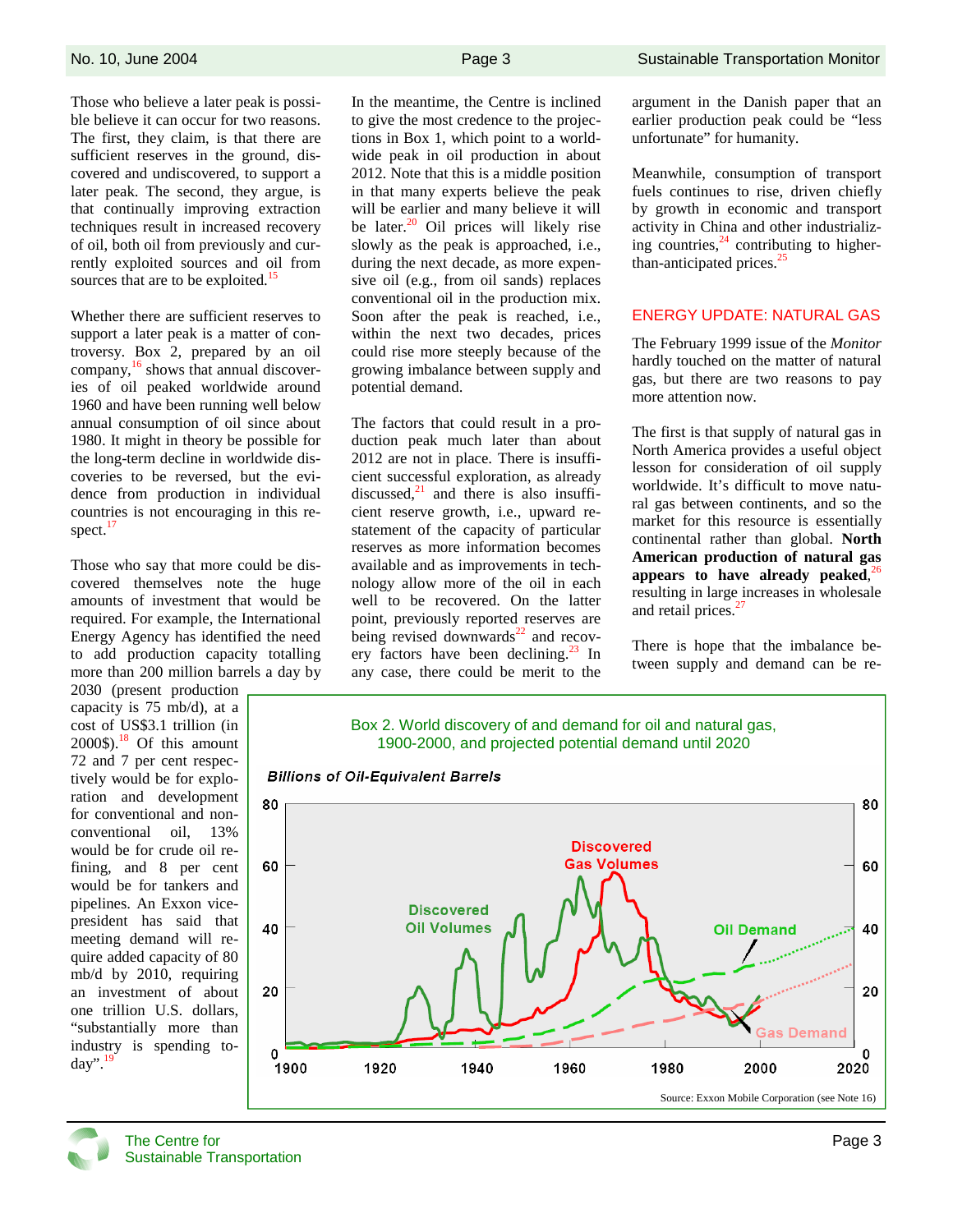duced by massively increasing imports of liquefied natural gas (LNG) from Algeria, the Middle East, Russia, Trinidad and Tobago, and elsewhere, where for the moment supplies remain plentiful.<sup>28</sup> However, shipment of LNG is considered to be hazardous.

There are four LNG receiving terminals in North America, one near Boston. A consultant advised that, "The US Coast Guard requires a two-mile moving safety zone around each LNG tanker that enters Boston Harbor, and shuts down Boston's Logan Airport as the LNG tanker passes by. … These extraordinary precautions are taken out of concern for spectacular destructive potential of the fire and/or explosion that might result from a LNG tank rupture." $29$  A local plebiscite recently stopped an attempt to locate a fifth terminal in the remote community of Harpswell, Maine, and several other proposals for terminals in the U.S. and Mexico have been recently withdrawn on account of local opposition.<sup>30</sup>

As of December 2003, LNG terminals had been proposed for 32 locations in North America, including 21 in the U.S., six in Mexico, three in the Bahamas, and two in Canada.<sup>31</sup>

As with oil, *world* production of natural gas may well reach a peak in the foreseeable future. Box 2 suggests that the peak in world discovery of natural gas occurred near 1970, about 10 years later than the peak in discovery of oil. To the extent that a peak in discovery presages a peak in production, it may be reasonable to expect world supplies of natural gas to peak soon after 2020.

The second reason for paying more attention to natural gas is that expectations have grown that it will play a major role in transport. At present, very little transport activity is fuelled by natural gas, although several observers favour greater use.<sup>3</sup>

There is much more excitement about future roles of hydrogen. $33$  which can be used in fuel cells as well as in combustion engines. $34$  At present, nearly all hydrogen in the U.S. is produced from natural gas, $35$  and there seem to be no low-cost alternatives.

Thus, however great the enthusiasm for hydrogen as a transport fuel, its actual use may be constrained by availability of natural gas, production of which is already limited in North America, and may be limited worldwide before children born in 2004 reach middle age.

#### ENERGY UPDATE: CONCLUDING **COMMENTS**

Canada's vast size and extensive international trade make us more dependent on transport than most affluent countries. $36$  Without adequate preparation, Canada could suffer inordinately from greatly elevated fuel prices, whether for conventional transport fuels based on crude oil or for fuels required by emerging technologies, including hydrogen for fuel cells.

Accordingly, addressing potential constraints on the availability of transport fuels could well become a national policy priority, perhaps of equal or greater importance than that of meeting the transport challenges posed by Canada's Kyoto commitment.

The time is ripe for a national debate on the prospects of imminent energy constraints and for serious consideration of their possibility in every aspect of planning by governments and the private sector.<sup>37</sup> The Government of Canada may do well to consider the advice in the Danish paper discussed above: first figure out when the world oil production peak will be, and then work to ensure that Canada's oil use peak occurs first.

At first sight, this may appear to be farfetched advice, especially if the peak is determined to be in or near 2012, as suggested by Box 1. On examination, however, the advice is compatible with current relevant policy, even if the peak is as early as indicated.

Current relevant policy is dominated by implementation of plans directed at meeting Canada's potential commitment pursuant to her ratification of the Kyoto Protocol on greenhouse gases.<sup>38</sup> Whether or not the Kyoto Protocol comes into effect, **it would be a relatively easy matter to refocus relevant policy towards ensuring that Canada's peak in oil consumption occurs before the world peak in oil production**. Then, oil use in Canada would already be on a firm downward trajectory when post-peak high oil prices occur.

Indeed, current plans for meeting Canada's Kyoto targets for GHG reductions appear to contemplate at least a plateauing of oil consumption after years of almost uninterrupted annual increases.39 Thus, all that would be required could well be no more than a somewhat stronger focus on moderating oil use than is presently proposed.

The commitment to reduce greenhouse gases could be maintained, and may even be enhanced by a special emphasis on reducing oil consumption. It may be easier to induce people to reduce oil consumption now to soften the blow of looming high prices than it has been to induce them to reduce present greenhouse gas emissions to avoid the prospect of warmer winters.<sup>40</sup>

Oil use for transport comprises about 70 per cent of all oil use in Canada (and transport is 99-per-cent fuelled by oil products). $41$ 

The balance of this *Monitor* discusses three ways in which oil use for transport could be reduced, one for each of the short, medium, and long terms. The methods for the short and medium terms—raising truck load factors and reducing the fuel consumption of personal vehicles—were highlighted by participants in four workshops held by the Centre for Sustainable Transportation in 2001 and 2002 on Canada's transport policy options for the period until  $2025.^{42}$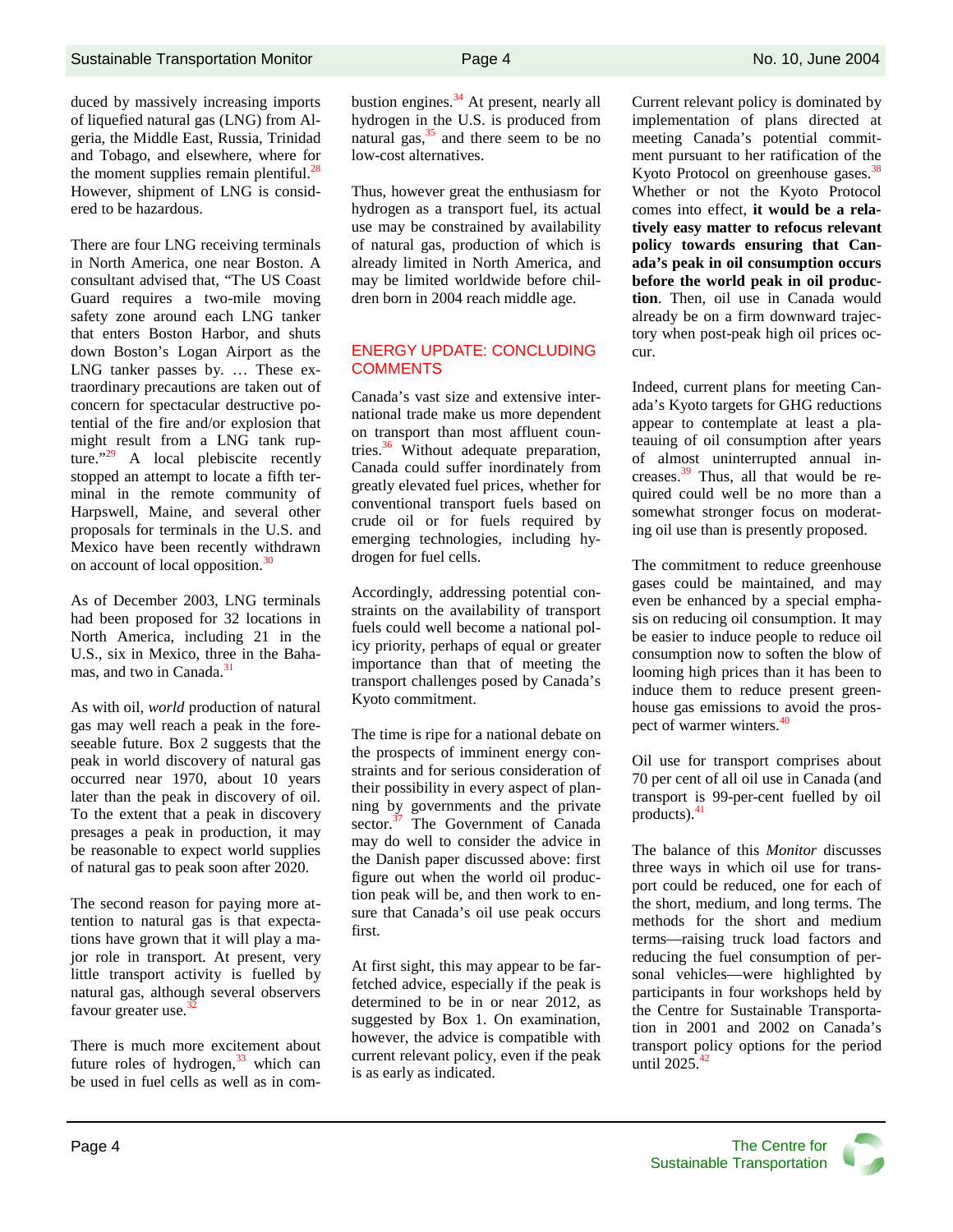#### THE REMARKABLE RECENT GROWTH IN ENERGY USE FOR **TRUCKING**

Among the most rapidly growing energy uses in Canada since 1990 has been use of energy for trucking. This is shown in Box 3, where it can be seen that energy use for trucking grew by 52 per cent between 1990 and 2002, while energy use for other freight transport *fell* by one per cent and energy use for other transport and for all non-transport purposes grew by 16 and 17 per cent. $43$ 

Put another way, trucking comprised about 18 per cent of Canada's oil use in 1990 and about 24 per cent in 2002. It accounted for 70 per cent of the *growth* in Canada's oil consumption between 1990 and 2002*.* 44

The increase in trucking activity has been even greater than the increase in fuel use for trucking. Vehiclekilometres performed by trucks increased by 75 per cent between 1990 and 2001. However, because of improvements in fuel efficiency across this period (specifically, an average reduction of 11 per cent in the number of litres of fuel used per 100 kilometres travelled), fuel use by trucks increased by 'only' 59 per cent.<sup>45</sup> However viewed, the recent rise in trucking activity has been extraordinary. Any reasonable attempt to reduce the amount of this activity, or even to moderate its growth rate, should be considered.

#### REDUCING OIL CONSUMPTION BY IMPROVING THE EFFICIENCY OF TRUCK USE

Reduced energy use for trucking can be achieved by improving the fuel efficiency of trucks or by reducing the amount of truck activity. Much attention is being paid to the former strategy, $46$  but, as noted in the previous paragraph, the huge growth in truck fuel use arises from growth in truck activity. Almost the only means proposed for reducing truck activity is shifting some freight movement to rail or marine modes.<sup>47</sup> There has been little consideration of other means, notably raising load factors so that fewer trucks are used to carry the same amount of freight.

*Load factor* is the percentage of a truck's capacity that is used. An empty truck has a load factor of zero per cent; a one-quarter-full truck has a load factor of 25 per cent. Other things being equal, a higher load factor means that more freight is moved for each unit of fuel used.

Increasing load factors has been relatively neglected as means of reducing fuel use and GHG emissions. For example, one of the research papers prepared for the Transportation Table of the federal government's Climate Change Process

dealt with the topic.<sup>48</sup> Its authors surveyed the operators of five trucking fleets and concluded that all had attempted to reduce fuel use by matching vehicles to loads for longer trips; and by reducing the need for trips when empty. All had reported success in using "improved dispatch" to reduce fuel use. Specific instances of the effectiveness of measures directed at raising load factors were noted. Nevertheless,





this type of measure is absent from the list of actions discussed in the Table's *Options Paper*<sup>49</sup> and is not mentioned in the federal government's current climate change plan.<sup>50</sup>

Part of the reason why strategists have not focused on load factors may be lack of understanding that most truck fuel goes towards moving the truck rather than moving its payload, even when the

#### Box 4. Fuel use for empty and full trucks, and the share of fuel used to move the vehicle, as opposed to its cargo, when the truck is full

|                                             | Tare<br>weight in<br>tonnes | Payload<br>in<br>tonnes | litres/<br>100 km<br>empty | litres/100<br>km full<br>load | Share of fuel<br>moving the<br>vehicle (with<br>a full load) |
|---------------------------------------------|-----------------------------|-------------------------|----------------------------|-------------------------------|--------------------------------------------------------------|
| Truck, distribution traffic                 | 5.5                         | 8.5                     | $20 - 25$                  | 25-30                         | 82%                                                          |
| Truck, regional traffic                     | 10                          | 14                      | $25 - 30$                  | $30-40$                       | 79%                                                          |
| Tractor and semi-trailer, long-haul traffic | 14                          | 26                      | $22 - 27$                  | 30-37                         | 73%                                                          |
| Truck with trailer, long-haul traffic       | 20                          | 40                      | 28-33                      | 45-55                         | 61%                                                          |

Source: Volvo Truck Corporation (see Note 51)

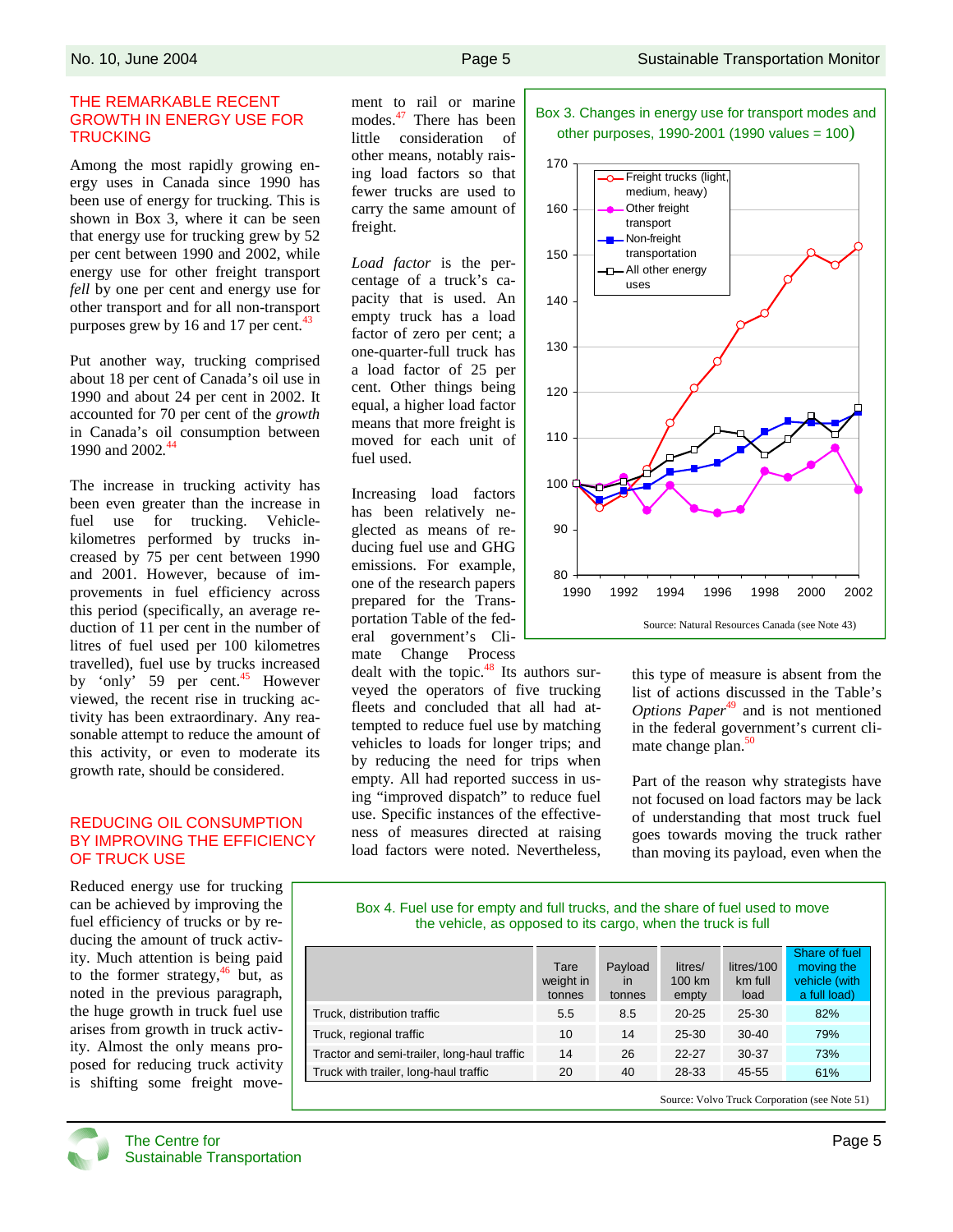

truck is fully loaded. This is illustrated in Box 4, based on data provided by a truck manufacturer. $51$  The consequence is that the energy use required per tonne of payload is disproportionately large when loads are small.

The kind of relationship that exists between fuel consumption per tonne of payload and load factor is shown in Box 5, which is based on data in Box 4 for 'Tractor and semi-trailer, long-haul traffic'.<sup>52</sup> In this example, fuel consumption per tonne of payload with a 10-per-cent load factor is about twice the consumption with a 20-per-cent load factor, which in turn is about twice the consumption with a 45-per-cent load factor, which in turn is about twice the fuel consumption when the truck is full. In this example, when the truck is full 73 per cent of the fuel moves the truck, even though the payload (26 tonnes) is almost twice the truck's unladen weight (14 tonnes).

Put another way, the example in Box 5 shows that more than two and a half times as much fuel is required to move a tonne of payload over 100 kilometres when a truck is one-quarter full than in theory—be replaced by one full truck, thereby saving seven-eighths (88 per cent) of the fuel used. Whether they can be replaced in practice requires careful investigation in each instance.

Even quite small increases in load fac-

tor can result in significant reductions in fuel use, provided appropriate consolidation can be achieved. For the example in Box 5, increasing the average load factor from 30 to 40 per cent reduces fuel use per payload tonne-kilometre by almost a quarter (from 7.1 to 5.4 litres per 100 tonne-kilometres). Increasing the average load factor from 50 to 60 per cent reduces fuel use by 15 per cent. The next question is whether there is scope for increasing load factors. Are trucks on the road mostly full or mostly empty?

when it is threequarters full (8.4 vs. 3.2 litres in this example).

The important aspect of load factor is not so much the estimated energy use per payload tonnekilometre but the opportunity to consolidate loads, use fewer trucks, use less fuel, produce fewer emissions, and cause less congestion on the road. The key point is not that a one-tenthfull truck uses about eight times as much fuel per tonne of payload as a full truck. It is that ten of the nearempty trucks could—

#### ACTUAL LOAD FACTORS FOR IN-TER-CITY TRUCK TRAFFIC IN **CANADA**

In 1991, 1995, and 1999 (but not in 2003), the federal and provincial governments conducted an extensive survey of heavy-duty cargo trucks moving along Canada's main inter-city highways.53 The 1999 *National Roadside Study* (NRS) sampled truck traffic at 238 sites spread along the 25,200 kilometres of roads that are the main components of the network used by trucking outside urban areas. There was a seven-day truck count at each site and 65,052 interviews with operators of randomly selected trucks at the sites, supported by truck inspections. Interviews and inspections categorized trucks into empty, one-quarter full, half full, three-quarters full, and full. (The question as to whether 'full' means by 'full by space' or 'full by weight' is addressed below.)

Results of the 1999 NRS suggest that about half of such trucks on the road were half full or less. Box 6 shows the actual distribution of trips by load factor, showing 'for-hire' trucks and 'private' trucks separately.<sup>54</sup> A considerably higher proportion (42 per cent)



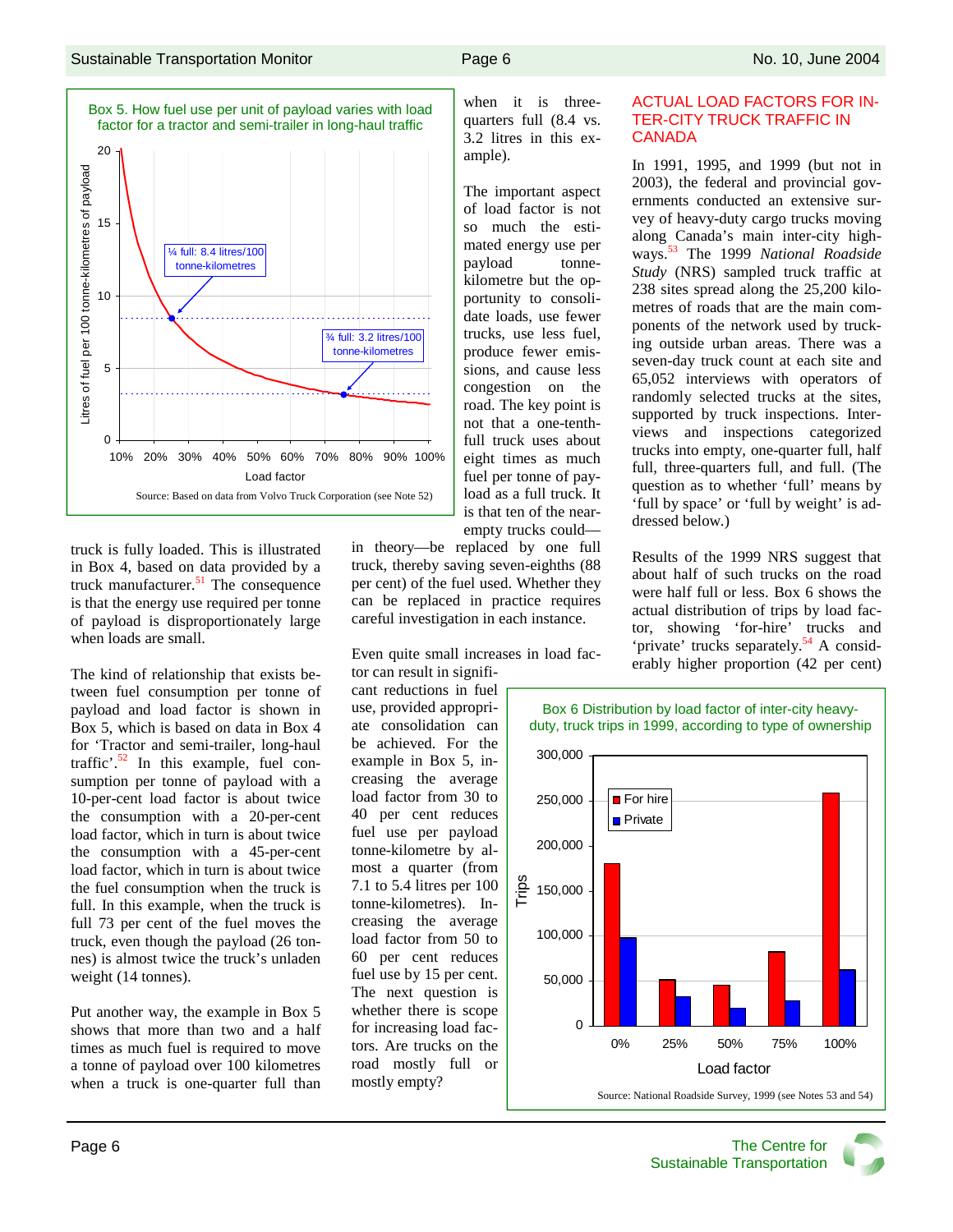of the for-hire trucks were full than the private trucks (26 per cent), a matter returned to below. $55$  Conversely many more of the private trucks were empty (41 per cent vs. 29 per cent for for-hire trucks).

Box 7 shows how the full trucks were full.<sup>56</sup> Trucks were more likely to be full by space ('cubed out') than by weight ('weighted out'). Just over a quarter of trucks were full by both space *and* weight. The 1999 NRS documentation is unclear as to whether trucks carrying less than a full load were, for example, half full by space or by weight. Analysis of cargo weights suggests that partial loads may have been even more likely to have been characterized by space than by weight. $5$ 

Box 8 confirms the indication in Box 6 that for-hire trucks were more likely to be well loaded than private trucks.<sup>58</sup> It shows too that load factors increased quite steeply with trip distance, especially in the case of for-hire trucks. Put another way, full and nearly full trucks were likely to be on long-distance trips, and less full trucks were more likely to be on shorter-distance trips.

Because less full trucks travelled shorter distances, the expected reduction in energy use and emissions from load-factor improvements could be lower for lower load factors. This is illustrated in Box 9, which shows both the shares of all trips that had load factors of 75 per cent or less and the shares of potential capacity, weighted for distance travelled, for the six largest provinces, the Atlantic provinces, and Canada.<sup>59</sup> The weighting for distance travelled reduces the potential for improvement considerably, from a Canada-wide average of 63 per cent (trips three-quarters full or less) to 33 per cent (unused capacity weighted for distance). However, even after the correction for distance travelled, the potential for better loading of intercity trucks remains considerable.

Many more trucks are on Canadian roads than the intercity trucks that were the subject of the NRS surveys. The scale of this activity may be indicated by the following estimate: in the mid-1990s the value of private trucking exceeded that of for-hire trucking, even though the 1999 NRS, for example, recorded 2.6 times as many trips by for-hire trucks (see Box 6). The estimate is set out in Box 10, which



shows the values of for-hire and private trucking according to the type of trip (urban, intra-provincial, etc.). $60$  Private trucking appears to predominate within urban regions (truck movement within

which was substantially underestimated in the NRS surveys).

Indeed, in terms of *numbers* of trips (as opposed to tonne-kilometres per-



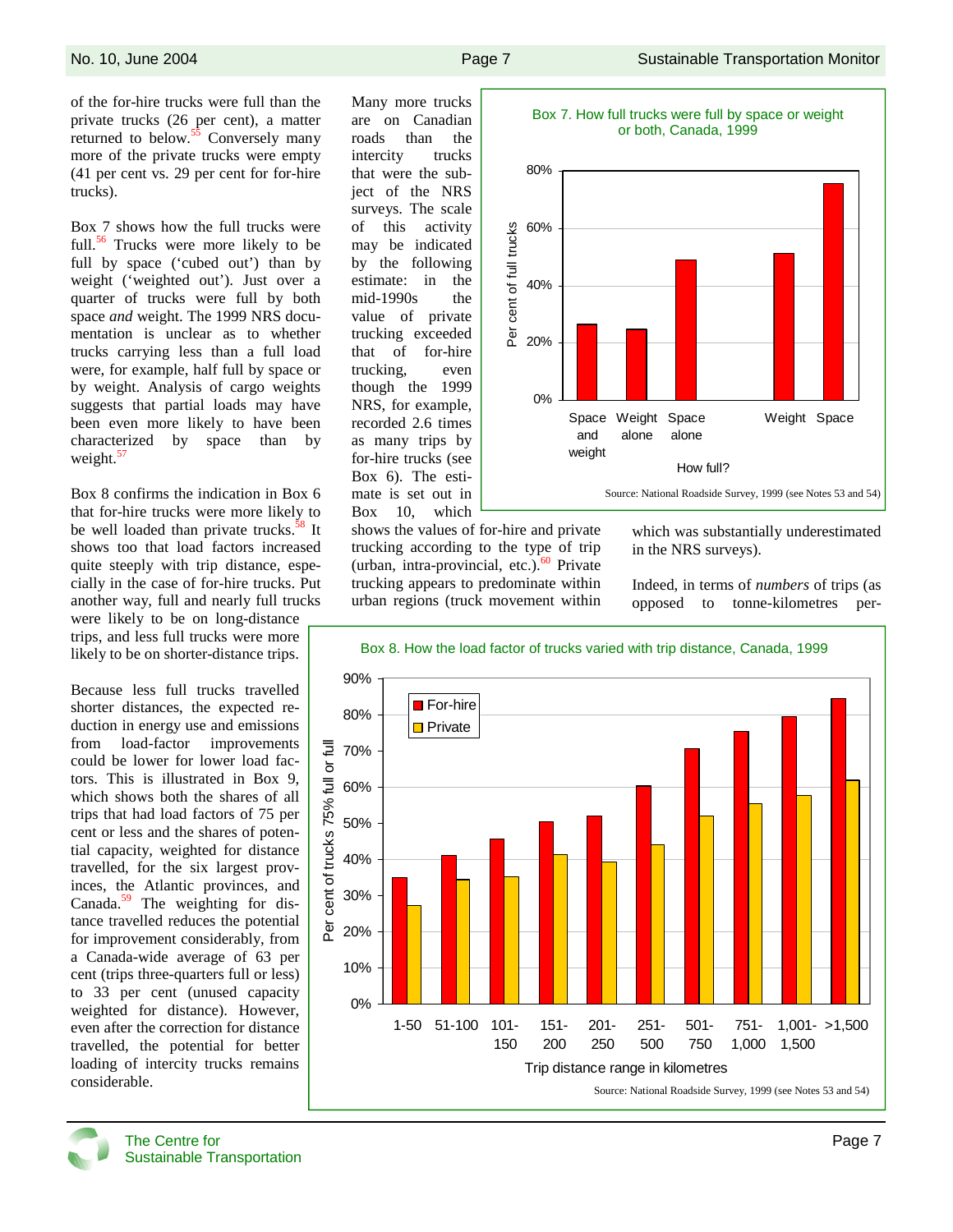formed), there may be very much more urban than inter-urban truck traffic. An indication of this comes from the Edmonton Region Commodity Flow Survey, which showed that 93 per cent of commercial movements in the Edmonton Region stop and start within the region and that 36 per cent were for the movement of goods rather than the provision of services.<sup>61</sup>

**In conclusion, the available evidence suggests that the potential for reducing energy use and GHG emissions by increasing truck load factors may be large**. The more productive opportunities could lie with private trucks travelling shorter distances, in and near urban areas. However, longer-distance trucking should also be addressed. Even though longer-distance trucks are more likely to have high load factors, there may be a sufficient number with low load factors to warrant measures to ensure further consolidation of loads, particularly for private trucking.

#### RAISING LOAD FACTORS

There are practical limits on the extent to which load factors can be raised. For



In Europe and Japan there have been numerous attempts to reduce the number of trucks moving within urban areas by establishing public- or private-sector distribution centres that con-

fuel use.

solidate loads, rationalize pick-ups, and optimize loading and routing of the vehicles employed. $64$  The experience is







Box 10. Value of services provided by for-hire and private trucking by area of operation, Canada, mid-1990s



mixed. Such services can be successful in reducing truck activity, energy use, and emissions, but they can also raise costs, deterring use of them when there are alternatives.

An outstanding example of a successful attempt to reduce truck activity in a congested area is the establishment of the Heathrow Airport Retail Distribution Centre, near London UK, managed by Exel, a logistics company. Suppliers' vehicles go to the distribution centre, and only the logistics company's vehicles enter the airport. **The result appears to have been a reduction by 90 per cent in the number of vehicles servicing retail operations within the airport**. In addition to the reduced congestion and environmental impacts, the following advantages have been noted:

- $\triangleright$  Major cost savings by suppliers.
- $\triangleright$  A reduction in the number of less experienced drivers on airport roads.
- $\triangleright$  More frequent and better scheduled deliveries to terminal buildings,

Page 8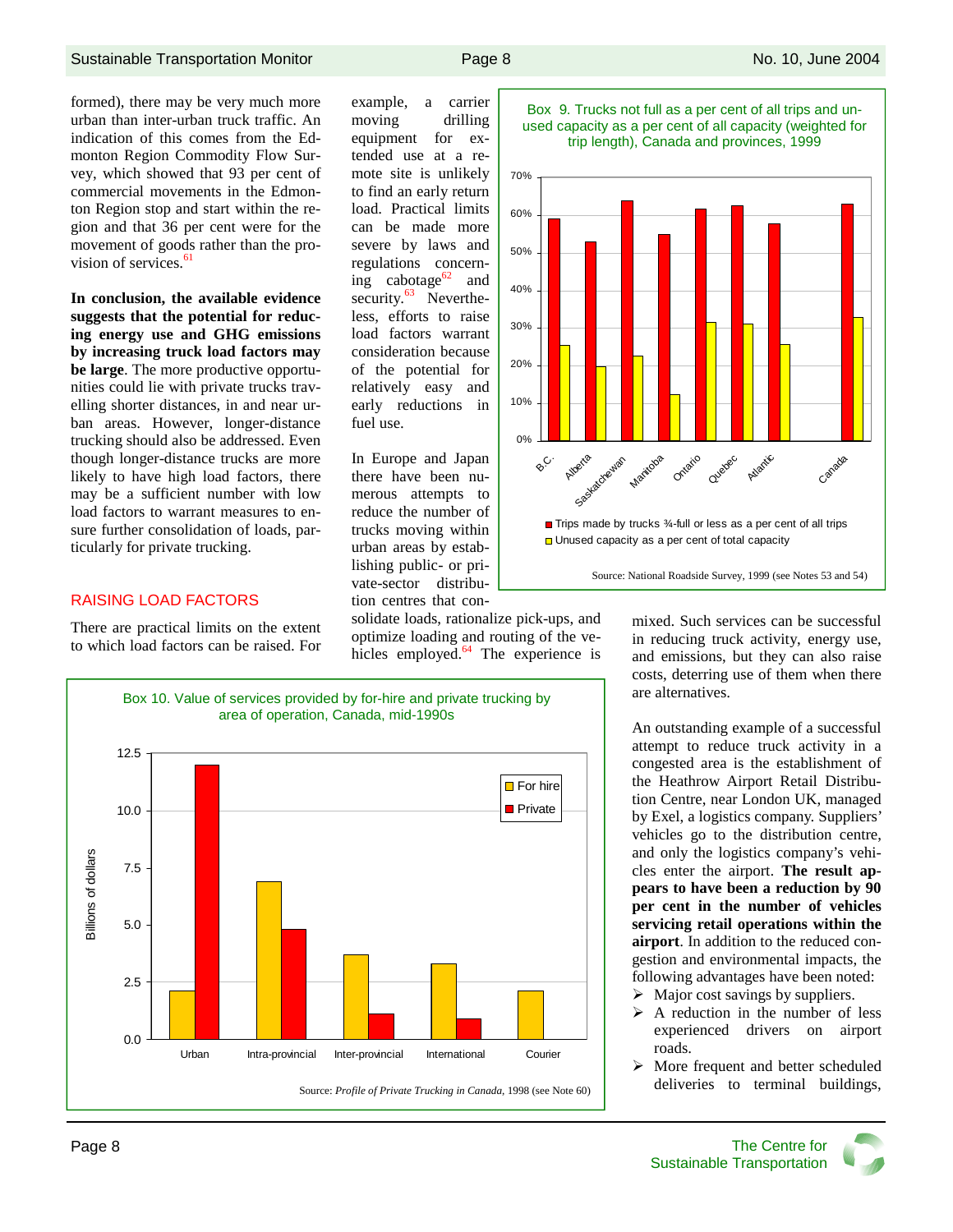enabling retailers to know more accurately when goods will arrive.<sup>65</sup>

The system was introduced in part to reduce internal traffic and in part to reduce security risks. It illustrates the potential for reductions in truck energy use and GHG emissions. It may also illustrate the essential requirements for the success of such a scheme: a high level of freight transport activity within a relatively small area, complete control over roads in the area, and the prohibition of other means of freight movement in the area.

It's hard to find assessments of efforts to increase the load factors of trucks operating over longer distances. The apparent popularity of Internet-based load-matching services suggests that there may be considerable interest in raising load factors.<sup>66</sup> However, the interest may be driven by factors other than fuel savings and reductions in GHG emissions. A recent prospective view of trucking and logistics during 2004 suggested that load factors are in-

creasing but more in response to overall capacity constraints than to particular concerns about fuel use or GHG emissions. $\frac{6}{5}$ Several possible causes for the capacity constraints were indicated (not in order of importance): (i) reduction in effective rail capacity; (ii) growth in economic activity, particularly in the U.S.; (iii) carrier bankruptcies and consolidations during the recent economic recession in the U.S.; (iv) shortages of truck drivers; (v) crossborder security programs; (vi) new U.S. hours-ofservice rules for drivers, and forthcoming new Canadian rules; and (vii) higher insurance premiums and uncertainty about fuel costs that have made operators reluctant to add equipment.

Thus, an ongoing trend towards higher load factors could be an almost incidental effect of the prospect of higher fuel costs. The challenge may be to convey that much higher fuel prices may be imminent, as discussed in earlier sections of this *Monitor*, and that rearrangement of loading and shipping practices so as to raise load factors would be an effective remedy.

Increased load factors could be achieved quite quickly. They require no changes in vehicle or infrastructure, or even much change in systems of freight movement. Thus they could provide a timely response to the rapidly rising use of oil for trucking illustrated in Box 3.

One possibly easy way to raise load factors could be to discourage private trucking, which is associated with lower load factors than for-hire trucking (see Box 6 and Box 8). When private trucks operate in a for-hire mode, they have load factors similar to forhire trucks. $68$ 

For a broad discussion of improving the efficiency of commercial vehicle management, which touches on several of the points raised above, see the Freight Transport Management section of the Victoria Transport Policy Institute's *Online TDM Encyclopedia*. 69

#### REDUCING FUEL USE BY PER-SONAL VEHICLES

**I**n Canada and the U.S., the average fuel intensity—i.e., fuel use per 100 kilometres—of new personal vehicles fell sharply between 1975 and 1982, less sharply between 1982 and 1987, and has increased slightly since then. These trends are shown in the left-hand panel of Box 11, which concerns vehicles sold in the U.S. only.<sup>70</sup> Personal vehicles include regular automobiles, on the one hand, and what are generi-

Box 11. Weighted average rated fuel use (left panel) and weighted sales per capita (right panel), light-duty vehicles sold in the United States, 1975-2004 model years



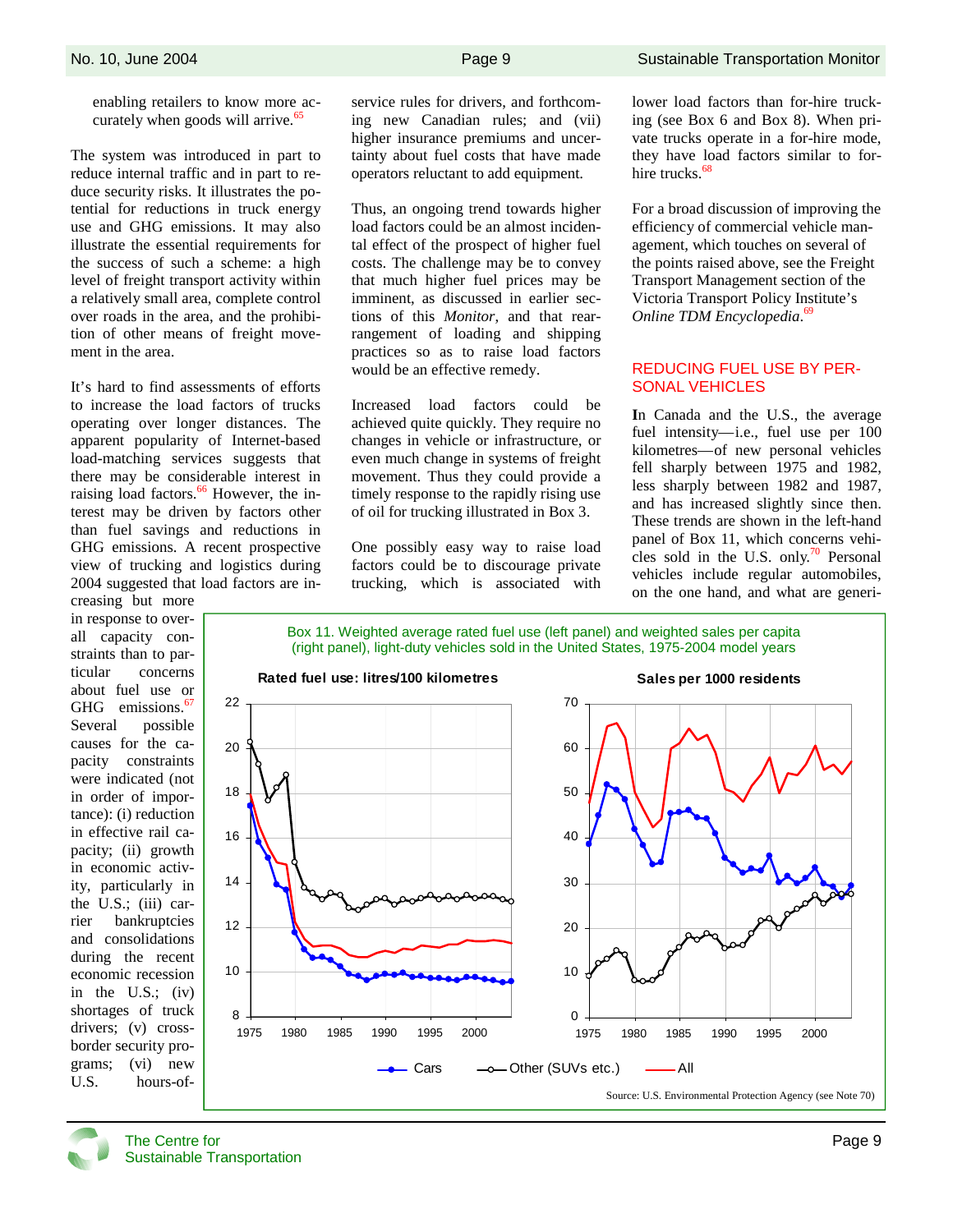cally known as 'light trucks'—sportutility vehicles (SUVs), passenger vans, and pick-up trucks—on the other hand.

What is clear from Box 11 is that, given sufficient impetus, the average fuel intensity of vehicles sold can fall quite steeply. The U.S. average fell by more than a third in just six years, between 1975 and 1982. $\frac{1}{1}$  The impetus was the 'oil crises' of the 1970s, which resulted in a tripling of the real price of crude oil between 1973 and 1974 and a further doubling between 1978 and 1979.<sup>72</sup> In response, real U.S. pump prices rose by 23 per cent between 1973 and 1974, and by 22 per cent in each of 1978- 1979 and 1979-1980.<sup>73</sup>

Real retail gasoline prices fell steeply in the early 1980s, returning to pre-crisis levels by 1986, where they stayed with minor fluctuations until this year. Real crude oil prices fell to about twice the pre-crisis level by 1986, again staying there with rather larger fluctuations until this year's upwards trend.

Even though gasoline prices fell in the early 1980s as sharply as they had risen in the late 1970s, the average fuel intensity of personal vehicles did not increase because the U.S. government introduced Corporate Average Fuel Economy (CAFE) standards, with effect from the 1978 model year. The CAFE program required average fuel intensity to decline by about a third between 1978 and 1985 to approximately the current level, with separate standards for regular cars and light trucks (i.e., SUVs, minivans, and pick-up trucks). $74$ 

The left-hand panel of Box 11 shows a slight increase in average fleet fuel use since the 1985 model year, even though the individual averages for automobiles and light trucks did not increase. The increase in average fuel use resulted from the change in the mix of the newvehicle fleet, shown in the right-hand panel of Box 11, whereby the share held by light trucks grew from 25 per cent for the 1985 model year to 51 per cent for the 2003 model year.

Box 12 shows that the sharp declines in fuel use between the 1975 and 1982 model years were achieved through dramatic reductions in vehicle weight (21 per cent overall; left panel) and engine power (25 per cent overall; right panel). Since the 1987 model year, weight has increased by 26 per cent, i.e., back to near the 1975 level. Power has increased by 76 per cent. This has all been achieved while maintaining more or less constant fuel efficiency (as required by CAFE standards).

Remarkable technological achievements since 1987 have allowed vehicle weight to increase by 25 per cent and engine power to increase by 76 per cent, while hardly increasing fuel intensity. If the achievements had instead been applied to reducing fuel use, the average fuel consumption of new personal vehicles could be 55 per cent less than the current level (i.e., 5.1 rather than 11.3 litres per 100 kilometres). The vehicles would, of course, weigh less and be less powerful but they could also be no less comfortable or safe, and, for almost all purposes, no less practicable than the present vehicles on the market.

According to vehicle manufacturers, vehicle weights and power have risen in response to consumer demand.<sup>75</sup> Box 11 suggests that given the right incentives (e.g., higher fuel prices), consumer demand can change rapidly.

Thus, the good news is that there is much scope for dramatic improvements in the fuel efficiency of new vehicles.

Box 12. Weighted average vehicle weight (left panel) and engine power (right panel), light-duty vehicles sold in the United States, 1975-2004 model years

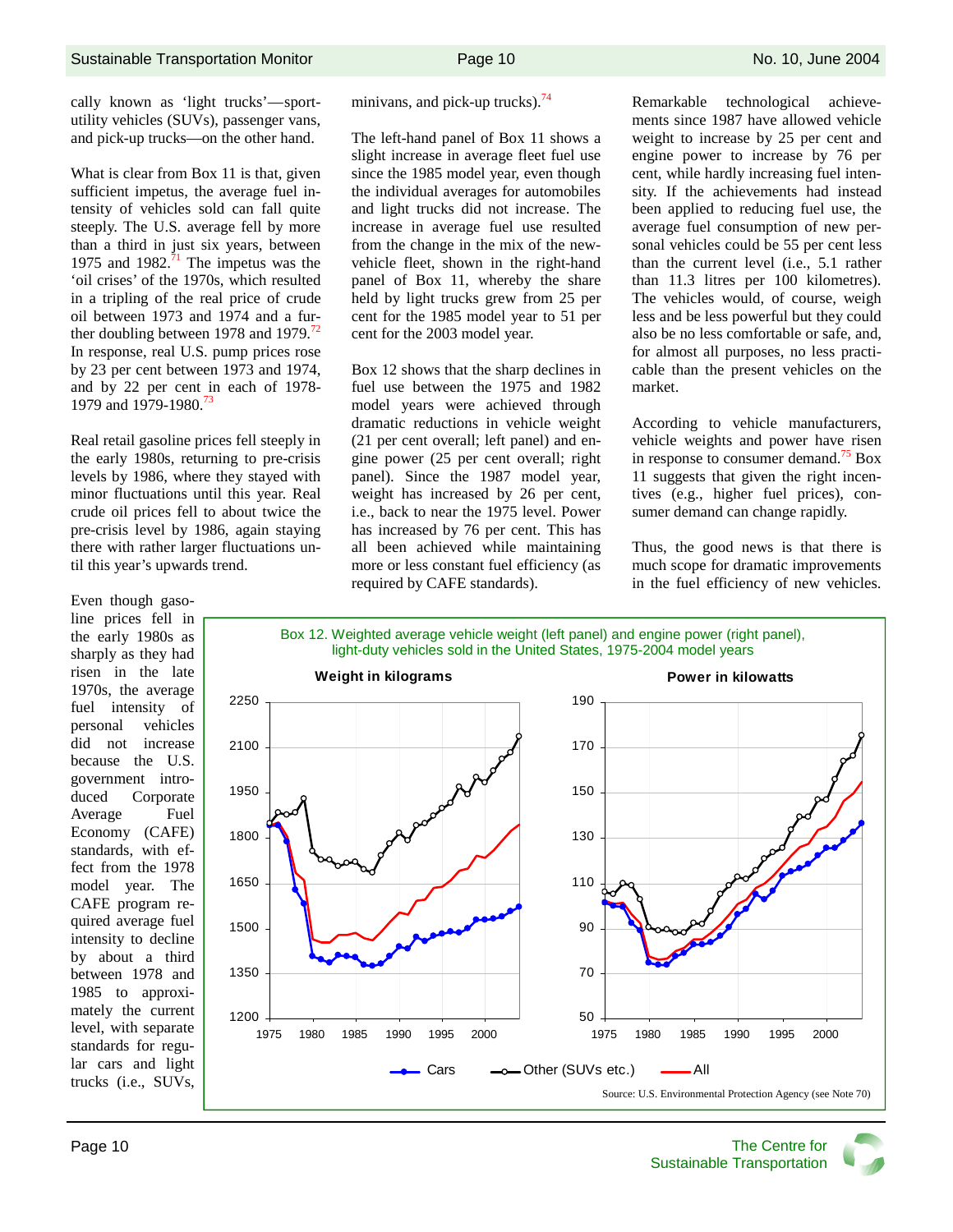Manufacturers were able to adjust quite quickly to a rapid change in consumer demand in the 1970s. Today, with more flexible manufacturing processes, $^{76}$  the adjustment could perhaps be more rapid.

The bad news is that although the newvehicle fleet could change quickly, changes in the whole personal-vehicle fleet could take considerably more than a decade. At current replacement rates, seven years would be required to replace half the light-duty vehicles on the road and 12 years to replace three quarters of the total. $77$  Turnover could be accelerated by an incentive program.<sup>78</sup> If a replacement vehicle does not have at least 15-per-cent better fuel efficiency than what it is replacing there could be a net increase in life-cycle energy use.<sup>79</sup>

Manufacturers may argue that 'forcing' consumers to buy vehicles they do not want would reduce sales. But, history suggests that the move to smaller, less powerful vehicles in the 1970s was associated with a major *increase* in sales (see the right-hand panel of Box 11). With an effective incentive program. the increase in sales could be even greater.

Markedly improving the fuel efficiency of personal vehicles may well not have such an early impact on overall oil consumption as increasing the load factors of trucks on the road. However, to ensure that it would have as strong an impact as possible by the time world oil production peaks, perhaps in 2012, measures to ensure improved fuel efficiency should be introduced as soon as possible.

### TETHERED VEHICLES FOR AN ERA OF ENERGY CONSTRAINTS<sup>87</sup>

A longer-term effective response to high oil prices could be much wider use of tethered vehicles—i.e., electrically powered vehicles fuelled via rail or wire—including trains, streetcars, trolley buses, and even trolley trucks.

Tethered vehicles have three relevant advantages over comparable untethered vehicles: (i) they can have remarkably low energy intensities; (ii) their primary fuels can include a wide range of renewable and non-renewable sources; and (iii) for the most part they involve familiar, tried, tested, and available technology.

They also have four major disadvantages: (i) they are confined to routes with appropriate infrastructure (i.e. rails and/or wires); (ii) this infrastructure is dangerous to pedestrians (high voltage) and must be elevated or confined to a separate right-of-way; (iii) without special provision, they are operationally constrained in that the inability to pass reduces speeds to that of the slowest vehicle on the system; and (iv) they rely on continuously available, centrally provided power.

The superior performance of tethered passenger vehicles with respect to energy use is illustrated in Box  $13^{88}$  In each of the three categories of vehicle, tethered vehicles show lower *operational* energy use.

Overall (primary) energy use can be much greater than operational (secondary) energy use, according to how the energy is supplied. For example, electricity produced by a combined-cycle gas turbine generator requires expenditure of about 90 per cent more primary energy in the form of generator fuel than is available in the

Box 13. Energy use in megajoules per passenger-kilometre by various modes. Tethered modes are shown in colour

| <b>Vehicle type</b>                        | Fuel               | Occupancy<br>(pers./veh.) | <b>Energy use</b><br>(mJ/pkm) |
|--------------------------------------------|--------------------|---------------------------|-------------------------------|
| Personal vehicles:                         |                    |                           |                               |
| SUVs, vans, etc. <sup>80</sup>             | Gasoline           | 1.70                      | 3.27                          |
| Large cars <sup>80</sup>                   | Gasoline           | 1.65                      | 2.55                          |
| Small cars <sup>80</sup>                   | Gasoline           | 1.65                      | 2.02                          |
| Motorcycles <sup>80</sup>                  | Gasoline           | 1.10                      | 1.46                          |
| Fuel-cell car <sup>81</sup>                | Gasoline           | 1.65                      | 0.92                          |
| Hybrid electric car <sup>82</sup>          | Hydrogen           | 1.65                      | 0.90                          |
| Very small car <sup>83</sup>               | <b>Diesel</b>      | 1.30                      | 0.89                          |
| Personal Rapid Transit <sup>84</sup>       | Electricity        | 1.65                      | 0.49                          |
| Public transport between cities:           |                    |                           |                               |
| Intercity rail $(U.S.)^{85}$               | <b>Diesel</b>      |                           | 2.20                          |
| School bus <sup>80</sup>                   | <b>Diesel</b>      | 19.5                      | 1.02                          |
| Intercity bus <sup>80</sup>                | <b>Diesel</b>      | 16.8                      | 0.90                          |
| Intercity rail $(U.S.)$ <sup>85</sup>      | Electricity        |                           | 0.64                          |
| Public transport within cities:            |                    |                           |                               |
| Transit bus $(U.S.)^{86}$                  | <b>Diesel</b>      | 9.3                       | 2.73                          |
| Trolleybus (U.S.) <sup>86</sup>            | <b>Electricity</b> | 14.6                      | 0.88                          |
| Light rail (streetcar, U.S.) <sup>86</sup> | Electricity        | 26.5                      | 0.76                          |
| Heavy rail (subway, U.S.) <sup>86</sup>    | Electricity        |                           | 0.58                          |

Sources: See notes referenced within the table

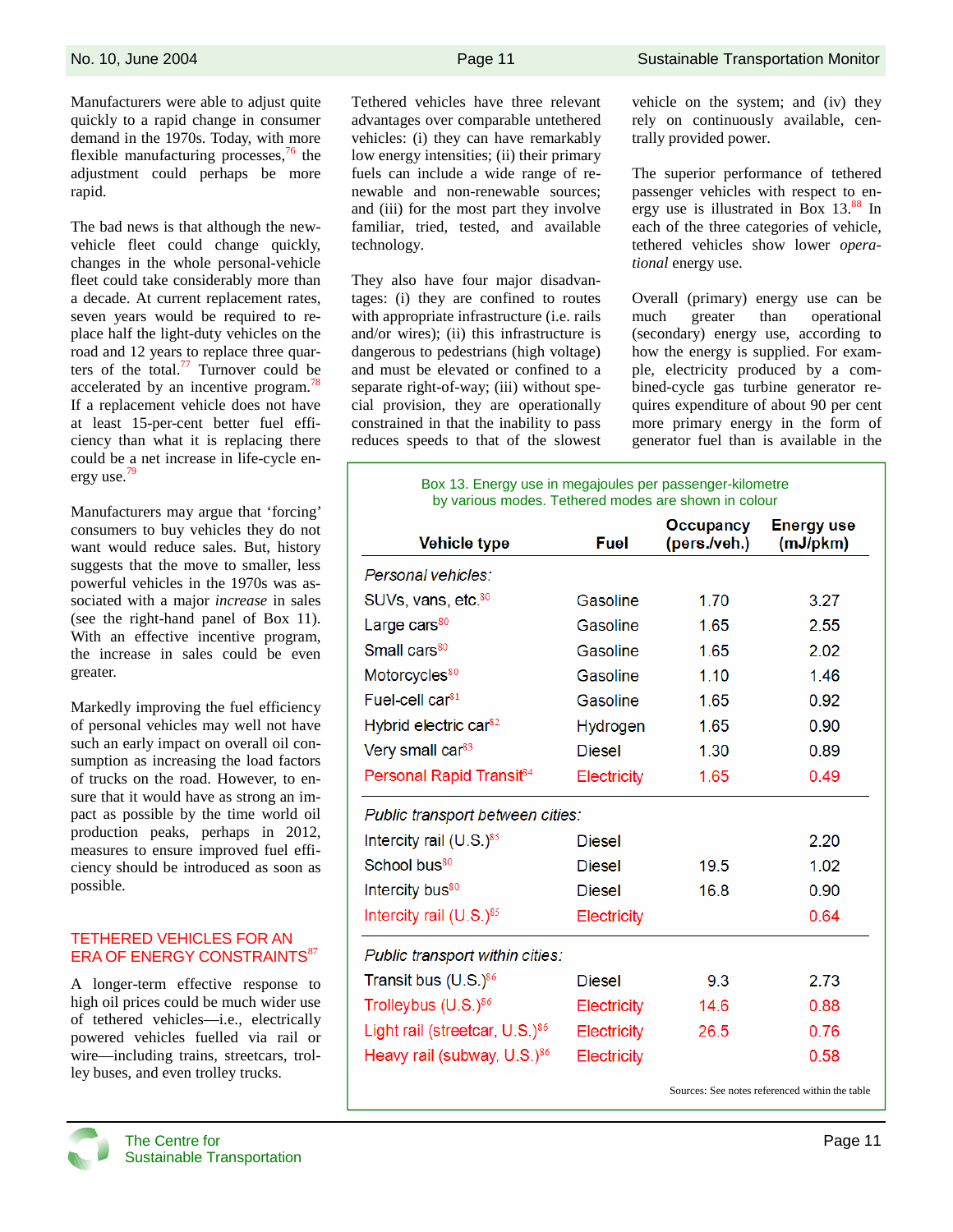secondary energy in the electricity.<sup>89</sup> Similarly, if hydrogen for a fuel cell is produced by electrolysis, the energy content of the electricity used is about 60 per cent higher than the energy content of the hydrogen produced. $\frac{90}{90}$ 

With such conversion losses, it is important to consider the primary energy use; this is a better indicator of the energy burden. However, when the secondary energy—which provides the motive power—can be produced with little intermediate conversion, considerations of primary energy use are less important. Examples are gasoline produced from conventional oil and electricity from wind turbines.

Tethered vehicles can also provide superior energy performance for freight transport. There are no electric freight trains in North America. The comparison in Box 14 is for Finland. $91$  Not shown are tethered versions of trucks, known as 'trolley trucks', which like trolleybuses are powered through an overhead wire. They are used extensively in mining and other off-road operations, as illustrated in Box  $15.^{92}$  Data on comparative energy use by trolley trucks and regular trucks are not available; the difference between the two is likely comparable to that shown in Box 14 for diesel and electric trains.

The particular features of electric motors that make them more efficient than comparable internal-com-bustion engines are: (i) higher torque at low speeds, thus requiring less fuel use and a smaller motor; (ii) smaller motors mean less weight to carry, also meaning less fuel use; and (iii) electric drive systems can have regenerative braking—

| Box 14. Energy use by freight transport in<br>Finland, in megajoules per tonne-kilometre |                 |                               |  |  |  |
|------------------------------------------------------------------------------------------|-----------------|-------------------------------|--|--|--|
| <b>Vehicle type</b>                                                                      | Fuel            | <b>Energy use</b><br>(mJ/tkm) |  |  |  |
| Truck                                                                                    | Diesel          | 0.45                          |  |  |  |
| Train                                                                                    | Diesel          | 0.20                          |  |  |  |
| Train                                                                                    | <b>Flectric</b> | 0.06                          |  |  |  |
| Source: Ecotraffic R & D (see Note 91)                                                   |                 |                               |  |  |  |

motive energy is captured when decelerating rather than lost as friction heat—again resulting in energy savings.

The low energy intensities of tethered vehicles, for passengers and freight, suggest that extensive use of them should be considered as part of the preparation for an era of energy constraints.

Just about as important for sustainability as tethered vehicles' low energy intensity is their versatility in the use of primary energy sources. Any means of generating electricity for the grid can be a primary source of energy for tethered vehicle operations. In this way, wind, sun (thermal and photoelectric), tide, falling water, nuclear fission, and combustion of fossil fuels and biofuels can all be energy sources for tethered vehicles.

As we move towards an energy future whose only certainty may be reduced reliance on fossil fuels, notably oil, the ability to power transport by a wide variety of sources will be advantageous. Moreover, electricity is the most convenient energy currency of many sustainable primary sources, including wind, sun (photoelectric), tide, and falling water.

Tethered electric vehicles have been in practical use for at least  $120$  years.<sup>93</sup> There were streetcars on Canadian streets before there were automobiles.  $94$ There has been continuous development of the technology as adoption of these modes has spread throughout the world, and as technical requirements have been enhanced (e.g., for highspeed trains).

Building on this well-established technology, there are many opportunities for further enhancement, especially in the matter of personal rapid transit (PRT, noted in Box 13). Because PRT could provide a convenient, affordable alternative to automobile use in low-density areas, it offers the opportunity to address what may be the most intractable of transport challenges.<sup>95</sup>

Another major challenge concerns road freight transport, noted above as the fastest growing source of oil use. It's possible to conceive of technological development that would allow any truck, and even any road vehicle, to draw motive power from overhead wires, replacing some of it during braking.

#### DISADVANTAGES OF TETHERED **VEHICLES**

The most serious disadvantage of tethered vehicles is their infrastructure requirements. At a minimum, they require wires above existing roads, and the means to power them. According to the type of vehicle, they could also require new rails or other guideways.

A similar challenge confronted automobiles 100 years ago. They were mostly confined to summer travel on roads within urban areas. In 1910, the only paved highway in Canada was a 16 kilometre stretch from Montreal to Ste.- Rose. Present levels of route flexibility took many years to develop. Indeed, an automobile was not driven across Canada until 1946, and the Trans-Canada Highway was not completed until the 1960s.<sup>96</sup> Today's automobiles and trucks may be even more confined to laid-out roads than those of a century ago, but the road system is extensive, reaching to most parts of southern Canada.

Widespread adoption of tethered vehicles could well involve continued use of the present road system, with the addition of powered overhead wires that can be shared by all. However, vehicles run more efficiently on rails or tracks than on roads, and energy constraints, plus operational and safety challenges, may favour trains and other vehicles confined to special-purpose rights-ofway.

Tethered systems may have less immediate resilience than cars and trucks be-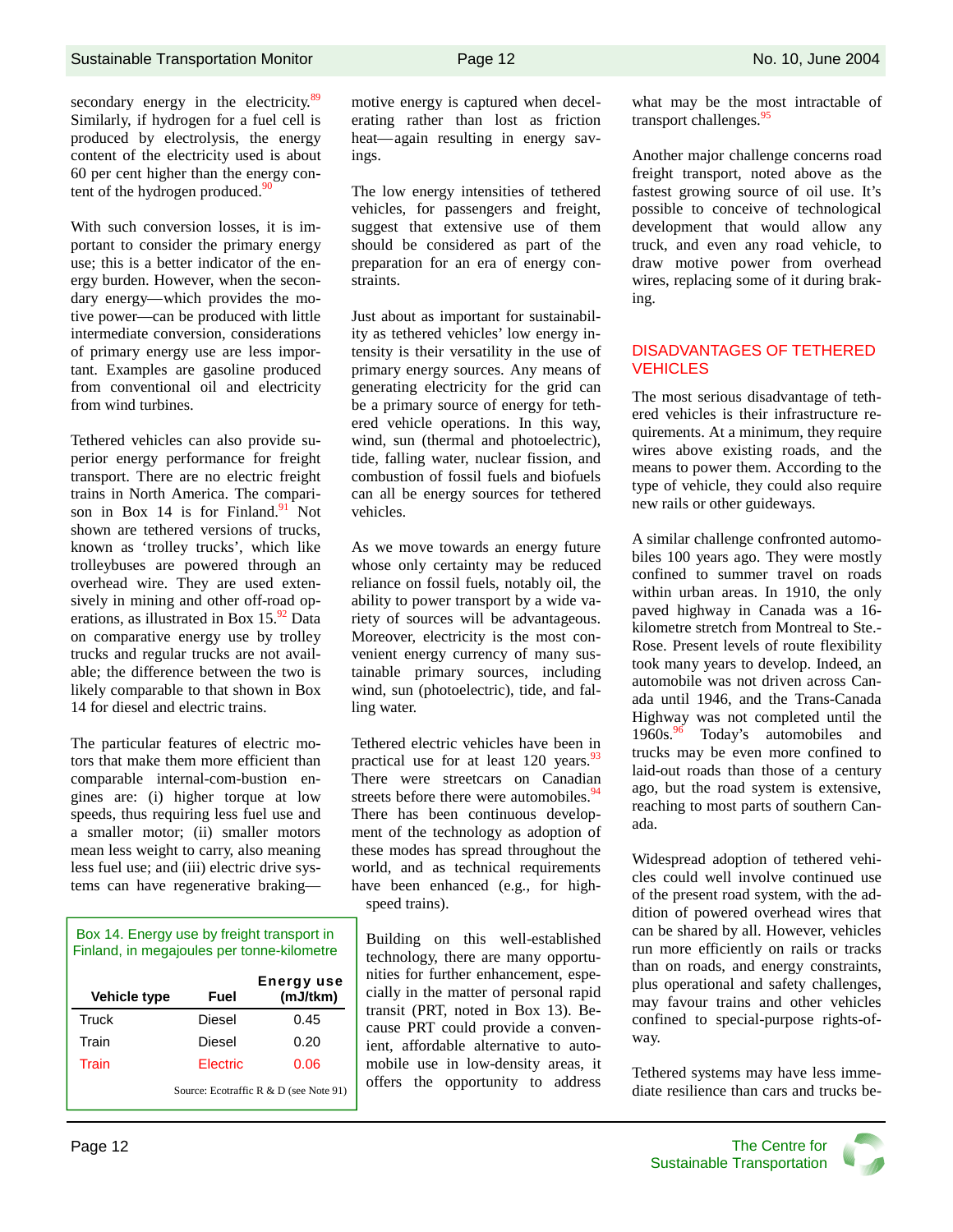

cause the latter carry their own fuel. However, both depend ultimately on heavily centralized systems of energy distribution. Toronto's streetcars and subway trains stopped during the blackout on August 14, 2003, but cars and trucks kept on rolling, at least for a time. Then they were slowed or even stopped in traffic jams caused by nonfunctioning traffic signals and by lineups at non-functioning gas stations.

Greater dependence on tethered transport systems would stimulate designs for greater resilience involving more distributed generation of electricity and greater redundancy. These would in any case be likely features of a more sustainable system of energy supply.

A major shift towards tethered transport systems would require several decades. However, if tethered systems do indeed offer the best option for sustaining effective transport in an energyconstrained world, an early start on conversion would be advisable. Initial elements of the conversion strategy could include electrification of existing rail lines, upgrading of heavily used bus routes to trolley bus or streetcar service, and focused exploration of applications of personal rapid transit.

## SUMMARY OF THIS ISSUE OF THE *MONITOR*

This issue of the *Sustainable Transportation Monitor* has reinforced the need to achieve early reductions in oil use for transport. Such reductions could be necessary to avoid the severe economic hardship that would occur soon after a peaking of world oil supply, perhaps early in the next decade. Without adequate preparation, Canadians would be left to the rigours of the marketplace, which could make much necessary transport unaffordable. Adequate preparation would mean much reduced dependence on oil at the time of the peak, and thus much less vulnerability to high prices of gasoline and diesel fuel.

Three of many ways to reduce dependence on transport fuel have been discussed. Their main impacts would be respectively in the short, medium and longer terms, although early action with respect to each measure should be considered.

The short-term measure addressed the main cause of Canada's recent growth in oil use: trucking. There seems to be considerable potential for reducing oil consumption through more efficient use of trucks on the road, specifically by raising load factors.

The measure for the medium term concerns fuel use by new personal vehicles. History suggests that dramatic changes could be achieved very quickly by applying some of the remarkable technological achievements of the last few decades to reducing the fuel intensity of vehicles rather than increasing their power and weight. Because less than ten per cent of the personal vehicle fleet is replaced each year, more than a decade would be required to reap the full benefit of this measure.

The measure for the long term concerns the very nature of our vehicles. In an era of profound energy constraints, reliance on *tethered* vehicles may make sense because they have inherently low fuel use and because they can make use of a wide range of renewable and other energy sources.

Making progress in these matters will require strong political leadership backed by solid research, which the Centre for Sustainable Transportation would be pleased to contribute to.

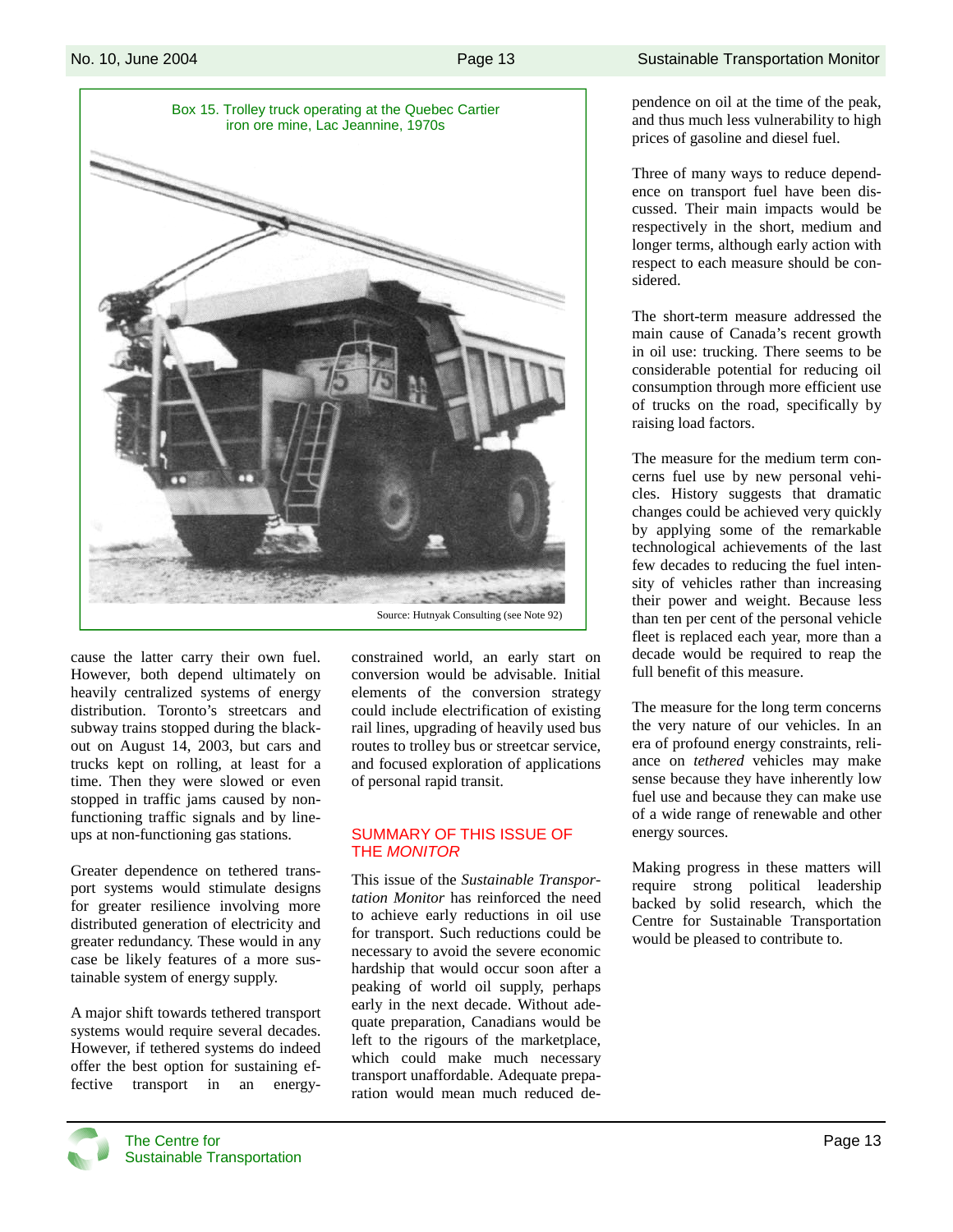## **THE CENTRE FOR SUSTAINABLE TRANSPORTATION**

The Centre is a federally chartered, non-profit organization.

**The mission of The Centre for Sustainable Transportation is to work proactively in achieving the sustainable transportation of persons and goods in Canada through co-operative partnerships, relevant and timely research; projects; the communication and dissemination of balanced information; and the monitoring and supporting of sustainable transportation activities.** 

To achieve its mission the Centre provides reliable information, fills knowledge gaps through research, educates stakeholders and raises awareness among them, and offers strategic policy advice in selected areas.

The Centre's first publication was its Definition and Vision of Sustainable Transportation, published in mid 1997. You are reading the tenth issue of the Sustainable Transportation Monitor, published annually from 1998 to 2000 and now twice a year. All issues of the Monitor are available at the Centre's Web site, as are the Centre's other publications (visit www.cstctd.org). The Monitor provides evaluation of progress towards or away from sustainable transportation and discussion of related matters.

This issue has been written by Richard Gilbert, the Centre's research director. The content has been approved for publication by the Board of Directors acting as individuals rather than as representatives of the organizations with which they are affiliated.

Comments on this issue of the Monitor and proposals as to what should be covered in coming issues are much appreciated. E-mail is the preferred mode of communication but feedback by any mode is welcome. Please see Page 1 for our e-mail address, fax and phone number, and mailing address. Contact the Centre to become a corporate or individual member of the Centre.

| Roger Cameron                             | David Gurin                                   | Michael McNeil                          | Nola-Kate Seymoar                                     |
|-------------------------------------------|-----------------------------------------------|-----------------------------------------|-------------------------------------------------------|
| Railway Association of Canada<br>Chair    | <b>Toronto</b>                                | <b>Ottawa</b>                           | International Centre for<br><b>Sustainable Cities</b> |
| Quentin Chiotti<br><b>Pollution Probe</b> | Lyle Hargrove<br>Canadian Auto Workers Union  | Glen Miller<br>Canadian Urban Institute | John Spacek<br>Manitoba Transportation and            |
| Al Cormier                                | Neal Irwin<br><b>IBI</b> Group, Toronto       | Anthony Perl                            | Government Services                                   |
| The Centre for Sustainable                | Vice-chair                                    | University of Calgary                   | Brian Taylor                                          |
| Transportation<br>President               | Yvon Jobin                                    | Clive Rock                              | Halifax Regional Municipality                         |
| Martin Crilly                             | Roche Ltée, Montreal                          | TransLink, Vancouver                    | Ho-Kwan Wong                                          |
| Comox, B.C.                               | Phil Kurys                                    | Michael Roschlau                        | Regional Municipality of Halton                       |
| Terry Duguid                              | Transport Canada                              | Canadian Urban Transit<br>Association   | Sue Zielinski                                         |
| Manitoba Clean Environment                | Todd Litman                                   | Treasurer                               | <b>Transportation Options</b>                         |
| Commission                                | Victoria Transport Policy<br><i>Institute</i> |                                         |                                                       |

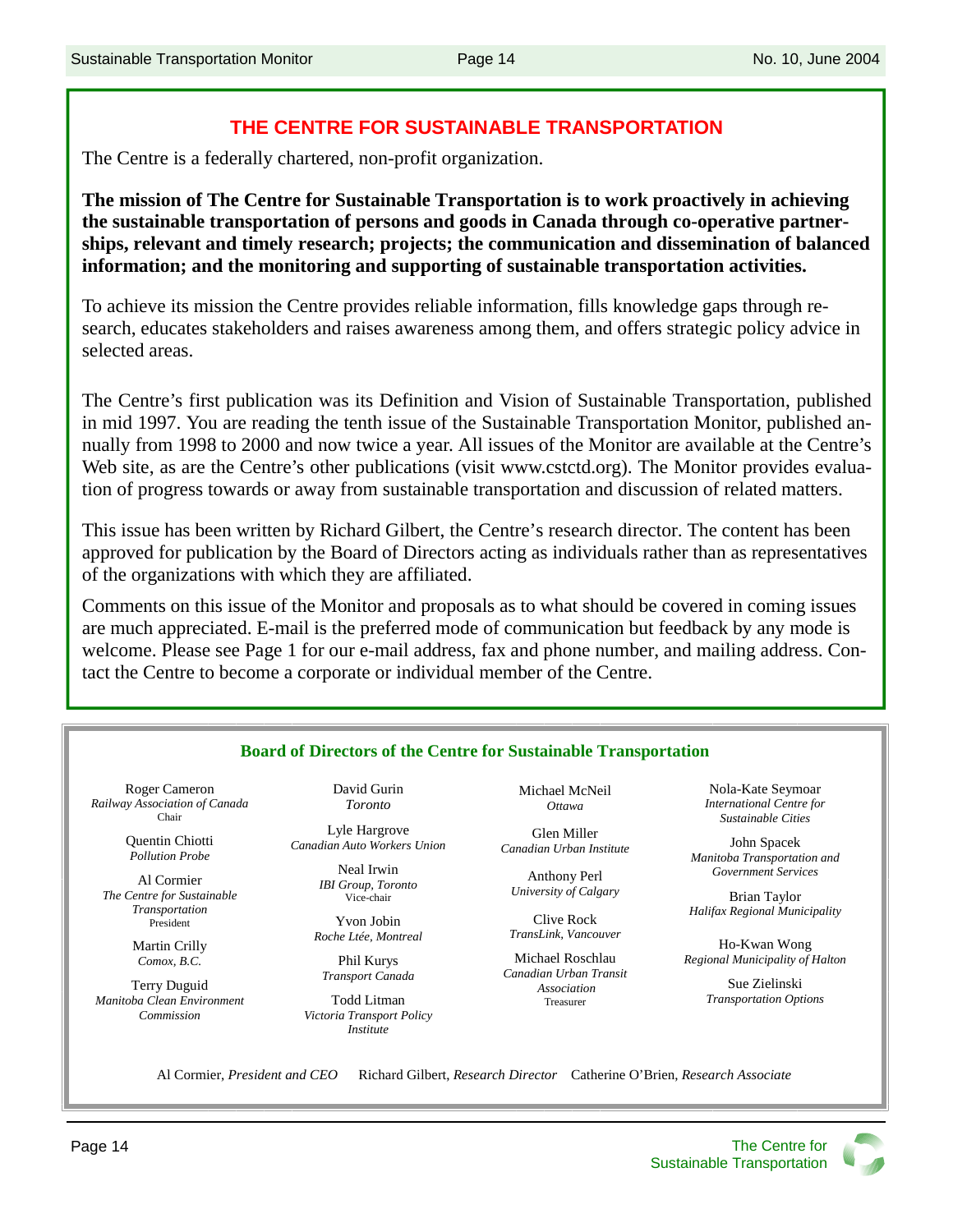# **REFERENCE NOTES**

- 1. Campbell CJ, Laherrère JH, The End of Cheap Oil, *Scientific American*, March 1998, Pages 78-83. The cover story of the June 2004 *National Geographic* magazine has the same title (see Note 7).
- 2. For the share of synthetic crude oil in Canada's oil production, see Figure 4.7 of *Canada's Oil Sands: Opportunities and Challenges to 2015*. National Energy Board, Ottawa, May 2004, available at the URL below. 1. http://www.neb.gc.ca/energy/EnergyReports/EMAOilSandsOp

portunitiesChallenges2015/EMAOilSandsOpportunities2015Cana da2004\_e.pdf. Accessed June 5, 2004.

- 3. Natural gas liquids are compounds such as propane and butane that become available during extraction of natural gas. They become liquid under small increases in pressure or reductions in temperature, and can replace oil derivatives in many of their uses.
- 4. Box 1 was taken from the Web site of the Uppsala Hydrocarbon Depletion Group at the URL below.

1. http://www.isv.uu.se/uhdsg/. Accessed June 5, 2004.

- 5. According to Page 411 of International Energy Agency, *World Energy Outlook 2002* (IEA, Paris, France, 2002), 95.5% of the energy used for motorized transport worldwide in 2000 came from oil, i.e., 1,696 out of 1,775 million tonnes of oil equivalent.
- 6. The debate surfaced most of all in a series of six articles in what may be the most influential of the oil professionals' journals. The first of these articles was Williams B, Debate over peak-oil issue boiling over, with major implications for industry, society. *Oil & Gas Journal*, 101(27), 18-29, July 14, 2003. The other five articles are in the subsequent issues of this weekly publication. Associated articles appear in several of the issues.
- 7. Among several recent media treatments of peak oil are the following [numbers in square brackets refer to the URLs at the end of this note]:

•Michael·Meacher, Plan now for a world without oil. *Financial·Times* (London, UK), January 5, 2004. [1]

•Paul·Roberts, Running out of oil—and time. *Los Angeles Times*, March 6, 2004. [2]

•ϑames Flanigan, Pump prices just a drop in the bucket of fuel·woes. *Los Angeles Times*, March 7, 2004. [3]

•Stella Farrington, Oil·over a Barrel: Goodbye to Cheap Oil·from 2010? *Dow Jones Newswires*, March 8, 2004. [4]

•CBC Radio, Quirks & Quarks, March 13, 2004. [5]

•Jeffrey Rubin, Oil·market tightness is likely long term. *Globe & Mail*, March 15, 2004. [6]

•Jacqueline Doherty, Crude Calculations. *Barrons*, March 15, 2004. [7]

•Jeffrey Rubin, Why sky high oil·prices are no blip on the radar. *Globe & Mail*, March 22, 2004. [8]

•Yves Cochet, Vers la pétro-apocalypse. *Le Monde* (Paris, France), March 31, 2004. [9]

•Joan Lowy, The end of the age of oil? Opinions vary. *Scripps Howard News Service*, April·7, 2004. [10]

•World oil·crisis looms, *Jane's Foreign Report*, April·21, 2004. [11]

•Paul·Krugman, The oil·crunch, *New York Times*, May 7, 2004. [12]

•Mathew Ingram, Crude oil·price surge sends shivers down investors' spines, Globe & Mail, May 8, 2004. [13]

•Richard Gilbert, Don't gripe about gas prices, *Globe & Mail*, May 11, 2004. [14]

•Tim Appenzeller, The end of cheap oil·[cover story], *National Geographic*, June 2004 [15]

•Jim Lemon, Running out of gas: Can alternative sources replace the fossil fuels we depend on? *Literary Review of Canada*, May 2004

Four recent books on the topic are:

Richard Heinberg, *The Party's Over: Oil, War and the Fate of Industrial Societies*. New Society Publishers: Gabriola Island, BC, 2003.

David Goodstein, *Out of Gas: The End of the Age of Oil*. W.W. Norton & Co.: New York, 2004.

Stephen Leeb, Donna Leeb, *The Oil Factor: How Oil Controls the Economy and Your Financial Future*. Warner Books, New York, 2004.

Paul Roberts, *The End of Oil: On the Edge of a Perilous New World*. Houghton Mifflin Co., New York, 2004.

Also of interest is the February 2004 paper *Invest in the Oil Sands: High Oil Prices are Here to Stay* by John Mawdsley, Jenny Mikhareva, and Craig Espey of the Calgary office of Raymond James Ltd. (available from

john.mawdsley@raymondjames.ca).

1. http://www.btinternet.com/~nlpwessex/Documents/WATworld withoutoil.htm. Accessed June 5, 2004.

2. http://www.commondreams.org/views04/0307-02.htm. Accessed June 5, 2004.

3. http://www.latimes.com/business/la-fi-flan7mar07,0,3823964.c olumn. Accessed June 5, 2004.

4. http://www.culturechange.org/fall\_of\_petroleum\_DowJones.ht ml. Accessed June 5, 2004.

5. http://radio.cbc.ca/programs/quirks/archives/03-04/mar13.html. Accessed June 5, 2004.

6. http://www.globeandmail.com/servlet/ArticleNews/TPStory/L AC/20040315/RRUBIN15/TPBusiness/Columnists. Accessed June 5, 2004.

7. http://www.smartmoney.com/barrons/index.cfm?Story=2004031 5. Accessed June 5, 2004.

8. http://www.globeandmail.com/servlet/ArticleNews/TPStory/L AC/20040322/RRUBINOIL22/TPBusiness/Columnists. Accessed June 5, 2004.

9. http://www.lemonde.fr/web/article/0,1-0@2-3232,36-359335,0. html. Accessed June 5, 2004.

10. http://www.shns.com/shns/g\_index2.cfm?action=detail&pk= NOMOREOIL-04-07-04. Accessed June 5, 2004.

11. http://www.janes.com/business/news/fr/fr040421\_1\_n.shtml [part article only]. Accessed June 5, 2004.

12. http://www.pkarchive.org/column/050704.html. Accessed June 5, 2004.

13. http://www.theglobeandmail.com/servlet/ArticleNews/TPStor y/LAC/20040508/RSTOC08/Columnists/Columnist?author=Math ew+Ingram. Accessed June 5, 2004.

14. http://www.globeandmail.com/servlet/ArticleNews/TPStory/L AC/20040511/COGAS11/Comment/Idx. Accessed June 5, 2004. 15. http://magma.nationalgeographic.com/ngm/0406/feature5/inde x.html [excerpt only] . Accessed June 5, 2004.

8. Here are three recent forums where peak oil has been discussed:  $\star$  On December 10, 2003, the Society of Danish Engineers and the Danish Board of Technology held a conference in Copenhagen entitled 'Oil Demand, Production and Cost—Prospects for the Future'; details are at the first URL below. (The conference considered the first draft of the paper detailed in Note 9.) On February 24, 2004, the Center for Strategic and International Studies held a conference in Washington DC entitled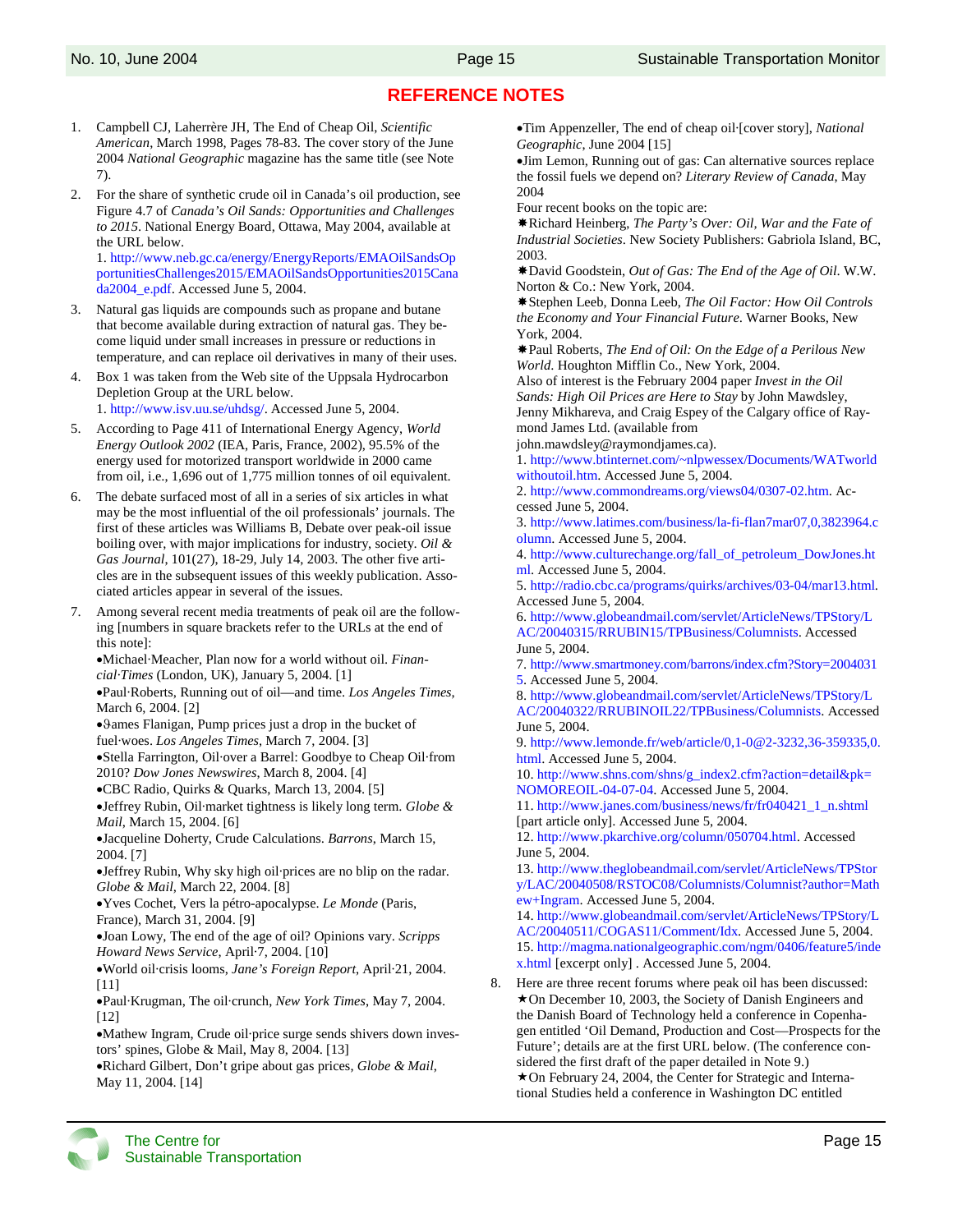'Future of Global Oil Supply: Saudi Arabia'; details are at the second URL below.

★ On February 27, 2004, the Swiss Federal Office of Energy held a workshop in Berne entitled 'Availability of fossil fuel resources'; details are at the third URL below.

1. http://www.ida.dk/oilconference/. Accessed June 5, 2004.

2. http://csis.org/energy/events.htm. Accessed June 5, 2004.

3. http://www.energie-schweiz.ch/internet/03252/index.html?lang=f r. Accessed June 5, 2004.

- 9. This March 2004 paper, prepared by Klaus Illum and entitled *Oilbased Technology and Economy*, is available at the URL below. 1. http://www.ida.dk/oilconference/Oil-based\_Technology\_and\_E conomy.pdf, Accessed June 5, 2004.
- 10. As the Danish paper detailed in Note 9 observes, even oil-supply 'optimists' project or imply a projection of a peak in oil production. The key part of the discussion concerning the position of one of these optimists, the International Energy Agency, is on Page 50 of the Danish paper. The key part of the discussion concerning another optimist, the Energy Information Administration of the U.S. Department of Energy, is on Page 84 of the paper.
- 11. Two recent analyses point to a 2007 peak in world oil production. One is by A.M. Samsam Bakhtiari, senior planner with the National Iranian Oil Company, in the April 26, 2004, issue of *Oil & Gas Journal*. It is entitled 'World oil production capacity model suggests output peak by 2006-2007'. The other is byChristopher Skrebowski, editor of the influential UK journal *Petroleum Review* (Oil field mega projects 2004, *Petroleum Review*, January 2004, available at the URL below). Skrebowski did not quite assert that world oil production will peak for all time in 2007 but concluded that after 2007 the volumes of new production will be "well below likely requirements". One authoritative source points to an even earlier peak, in 2005 (Deffeyes KS, *Hubbert's Peak: The Impending World Oil Shortage.* Princeton University Press, 2001).

1. http://www.odac-info.org/bulletin/documents/MEGAPROJECT SREPORT.pdf. Accessed June 5, 2004.

- 12. A recent example of the economists' position is Maugeri L, Oil: Never cry wolf—why the petroleum age is far from over. *Science*, 304, 1114-1115, 21 May 2004. This author, an oil company executive, argued that the concept of supply reflects "an unjustifiable faith in geology and does not consider technology and cost/price functions".
- 13. The discussion as to why an earlier peak would be better is on Page 50 of the Danish paper detailed in Note 9.
- 14. The discussion as to how a later peak might be associated with a steeper post-peak fall in production is on Pages 50 and 84 of the source detailed in Note 9.
- 15. For a brief elaboration of this position, see the source detailed in Note 12.

16. Box 2 is from a presentation by Harry J. Longwell, Executive VP, Exxon Mobil Corporation at the Offshore Technology Conference, Houston, Texas, May 7, 2002, available at the URL below. Also see Note 21 for data for 2001-2003. 1. http://www2.exxonmobil.com/Corporate/Newsroom/SpchsIntv ws/Corp\_NR\_SpchIntrvw\_Houston\_070502.asp. Accessed June 5, 2004.

17. According to Smith MR, *World Oil Supply Report*, 3rd edition, Douglas-Westwood Ltd., 2004, as reported in Anon, Study: World oil forecast beset with reserves shortfalls. *Oil & Gas Journal*, April 12, 2004, 99 countries have produced or can produce significant volumes of oil. Of these, 52, including the U.S., are

already well past their production peak, and another 16, including Australia, China, Norway, and the UK, are at or close to their peak.

- 18. The IEA document is *World Energy Investment Outlook: 2003 Insights*, International Energy Agency, Paris, France, 2003, available for a fee from the URL below. 1. http://library.iea.org/dbtw-wpd/bookshop/add.aspx?id=145. Accessed June 5, 2004.
- 19. The quotation is from the source detailed in Note 16. To put this amount into perspective, if the trillion dollars created 10 years of production at 80 million barrels a day, the cost per barrel would be US\$3.42, less than one tenth of the current oil price per barrel of about US\$40. It amounts to about US\$28 per person worldwide per year for six years, i.e., about 0.3% of per-capita GDP. (For world-wide GDP, see the URL below.) 1. http://www.j-bradford-delong.net/TCEH/1998\_Draft/World\_G DP/Estimating\_World\_GDP.html. Accessed June 5, 2004.
- 20. For experts forecasting an earlier peak, see Note 11. For experts forecasting a later peak, see Note 10 and 12.
- 21. Box 2 shows discoveries only until 2000 and may suggest they were then on the rise again after a long decline. Data for subsequent years show this is not the case. According to the report referred to in Note 17, discoveries in 2000, 2001, and 2002 were respectively 13.05, 4.02, and 3.34 billion barrels. According to energy consultants IHS, 2003 may be the first year since the beginning of the modern oil industry in which there were no large oil discoveries at all (see the news release of their report at the URL below). The results for 2003 have been described by the editor of *Petroleum Review* as "little short of horrifying". 1. http://www.ihsenergy.com/company/press/pressreleases/arc200 4/pr\_011204-activity03.jsp. Accessed June 5, 2004.
- 22. The matter of the January 2004 downwards reclassification of the proven reserves of the Royal Dutch/Shell oil company is very much in the news at the time of writing (see Callus A, McBride J, Shell executives hid shortfall for years. *Globe & Mail*, April 20, 2004, at the first URL below, and Cahill T*.* Shell cuts oil reserves for the fourth time in 2004. *Globe & Mail*, May 25, 2004 at the second URL below). There are indications that overstatement of oil reserves may extend beyond this company (see Brought to book, *Economist*, April 1, 2004).

1. http://www.globeandmail.com/servlet/ArticleNews/TPStory/L AC/20040420/IBSHELL20/TPBusiness/International. Accessed June 5, 2004.

2. http://www.theglobeandmail.com/servlet/ArticleNews/TPPrint/ LAC/20040525/IBSHELL25/TPBusiness/. Accessed June 5, 2004.

- 23. In his presentation at the December 2003 Copenhagen conference (see Note 8), Francis Harper noted that estimates of recovery factors for individual oil fields tend to grow, but that overall there has been a decline as smaller fields with low recovery factors have come into production. He concluded, "There are potentially large volumes available from increases in recovery factor, but realizing them will be expensive, difficult and slow".
- 24. According to the June 2003 issue of the *BP Statistical Review of World Energy*, available at the first URL below, China passed Japan in 2002 to become the world's second major user of oil after the U.S. Over the previous decade, use of oil in China had increased by 99%. Use of oil in Canada and the U.S. had increased respectively by 17% and 16%. Use of oil in Japan had declined by 3%. According to *Monthly Oil Market Report*, International Energy Agency, Paris, France, May 12, 2004, available at the second URL below, consumption of oil products in China

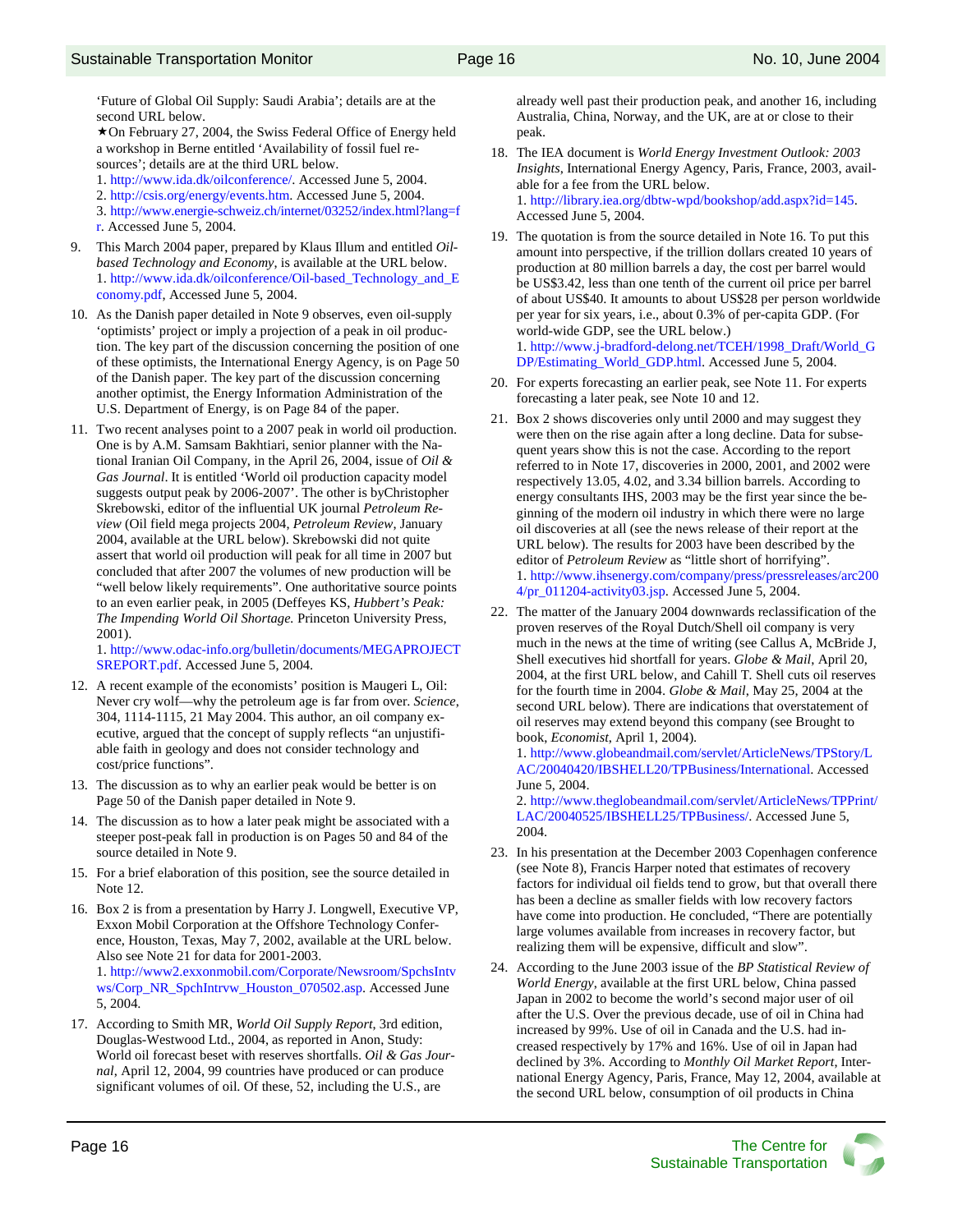during the first quarter of 2004 was 19% higher than consumption during the same quarter of 2003; net imports of crude oil and oil products were 46% higher.

1. http://www.bp.com/subsection.do?categoryId=95&contentId=2 006480. Accessed June 5, 2004.

2. http://omrpublic.iea.org/currentissues/full.pdf. Accessed June 5, 2004.

25. An example of the lack of anticipation of high oil prices may be the projections of Natural Resources Canada, which advised the U.S. Energy Information Administration in August 2003 that it expected world oil prices to remain more-or-less constant until 2020 at US\$22.57 a barrel in 2002 dollars (see Table 9 of *International Energy Outlook 2004*, Energy Information Administration, U.S. Department of Energy, April 2004, available at the first URL below). According to the State of Alaska's Tax division, at the second URL below, the average monthly spot price for West Texas Intermediate Oil has been at least 25% above this price in every month since August 2003 and in May 2004 was 73% above this price (i.e., US\$38.98 in 2002 dollars, or US\$40.31 in current dollars).

1. ftp://ftp.eia.doe.gov/pub/pdf/international/0484(2004).pdf. Accessed June 5, 2004.

2. http://www.tax.state.ak.us/programs/oil/prices/index.asp. Accessed June 5, 2004.

26. For an informed view that North American natural gas production may have already peaked, see the presentation by Matthew Simmons, *The Natural Gas Riddle: Why Are Prices So High? Is a Serious Crisis Underway?* at the mini-conference of the International Association for Energy Economics, Houston, Texas, December 11, 2003, available at the first URL below. Matthew Simmons is a member of the National Petroleum Council (NPC), an industry body established to advise the U.S. Secretary of Energy. In September 2003, the NPC had issued a report, *Balancing Natural Gas Policy*, available at the second URL below, that included the following: "North America is moving to a period in its history in which it will no longer be self-reliant in meeting its growing natural gas needs; production from traditional U.S. and Canadian basins has plateaued."

1. http://www.simmonsco-intl.com/files/IAEE%20Mini%20Conf.p df. Accessed June 5, 2004.

2. http://www.npc.org. Accessed June 5, 2004.

- 27. The Alberta Gas Reference Price increased more than 3.5-fold between February 1999 and February 2003, from \$1.90 to \$6.83 per gigajoule (see the URL below). Over the same period, the price Toronto consumers paid for natural gas rose by about 70%. 1. http://www.energy.gov.ab.ca/gmd/gas/monthlyref.asp. Accessed June 5, 2004.
- 28. LNG contributed about 1% of total U.S. natural gas supply in 2002, projected to rise to over 20% of total supply by 2010 (see Page 39 of *Annual Energy Outlook*, Energy Information Administration, U.S. Department of Energy, January 2004, available at the URL below). According to the International Energy Agency (see Pages 110 and 114 of the source detailed in Note 5), North America was responsible for 31% of world natural gas consumption in 2000 but had only 5% of proven natural gas reserves. 1. http://www.eia.doe.gov/oiaf/aeo/pdf/0383(2004).pdf. Accessed June 5, 2004.
- 29. The quote about Boston Harbour is from Powers B, *Assessment of Potential Risk Associated with Location of LNG Receiving Terminal Adjacent to Bajamar and Feasible Alternative Locations*, at the URL below. This source suggests that LNG shipment becomes economically feasible when the wholesale natural gas price

is above about Can\$4.40 per gigajoule (see Note 27). 1. http://www.borderpowerplants.org/pdf\_docs/lng\_position\_pape r\_june2002\_english.pdf. Accessed March 14, 2004.

30. For information about the Harpswell plebiscite and plans for new LNG terminals see Cox K, Tiny Maine town kills LNG project. *Globe & Mail*, March 11, 2004, at the first URL below. For other recent withdrawals of proposals, see Romero S, Fears drain support for natural gas terminals, *Trinidad Express*, May 21, 2004, available at the second URL below.

1. http://www.globeandmail.com/servlet/ArticleNews/freeheadlin es/LAC/20040311/RTRANS11/international/International. Accessed June 5, 2004.

2. http://www.trinidadexpress.com/index.pl/article\_opinion?id=23 063499. Accessed June 5, 2004.

31. This information is from the source detailed in Note 28. A third proposal for a Canadian terminal is for Beaumont, near Quebec City (see Gibbens R, Gaz Metro faces fight over LNG plant. *Financial Post*, May 20, 2004, available for a fee at the first URL below). See also Spears J, Enbridge scrambling to meet gas demand. *Toronto Star*, May 6, 2004, available at the second URL below.

1. http://www.fpinfomart.ca. Accessed June 5, 2004. 2. http://www.thestar.com/NASApp/cs/ContentServer?pagename =thestar/Layout/Article\_Type1&c=Article&cid=1083795010531 &call\_pageid=968350072197&col=969048863851. Accessed June 5, 2004

- 32. One author favouring greater use of natural gas as a fuel for combustion engines in vehicles is Matthew Wald (Questions about a hydrogen economy, *Scientific American*, pp. 66-73, May 2004), who argued that natural gas has "very few technical details to work out" compared with hydrogen fuel cells and, in any case, "hydrogen cells may not appear in great numbers in driveways, where cars have a total energy requirement of about 50 kilowatts apiece by may run only an average of two hours a day—a situation that is exactly backwards from where a good engineer would put a device like a fuel cell".
- 33. According to the International Energy Agency, "In the long term, perhaps the most promising path for virtually eliminating the direct use of petroleum fuels … is the hydrogen fuel cell. Once all vehicles operate on hydrogen fuels, they will be potentially renewably fuelled (if a renewable source of hydrogen is developed), and will produce water as their only emission." (Pages 168-169 of *Towards a Sustainable Energy Future*, IEA, Paris, France, 2001). In January 2003, U.S. President George Bush announced the FreedomCAR and Fuel Initiative "to reverse America's growing dependence on foreign oil by developing the technology needed for commercially viable hydrogen-powered fuel cells", detailed at the first URL below. Also see Sperling D, Ogden J, The Hope for Hydrogen, *Issues in Science and Technology*, pp. 82-86, Spring 2004, available at the second URL below.

1. http://www.eere.energy.gov/hydrogenfuel/. Accessed June 5, 2004.

2. http://www.its.ucdavis.edu/publications/2004/UCD-ITS-RP-04-19.pdf. Accessed June 5, 2004.

34. Hydrogen can be used as fuel for internal combustion engines, but its use in fuel cells is said to offer "significantly greater potential" (see the URL below).

1. http://www.initiative-brennstoffzelle.de/en/ibz/live/nachrichten/ detail/104.html. Accessed June 5, 2004.

35. According to Amory Lovins in *Twenty Hydrogen Myths* (Rocky Mountain Institute, 2003, available at the URL below), "U.S. hydrogen production is at least one-fifth and probably nearer one-

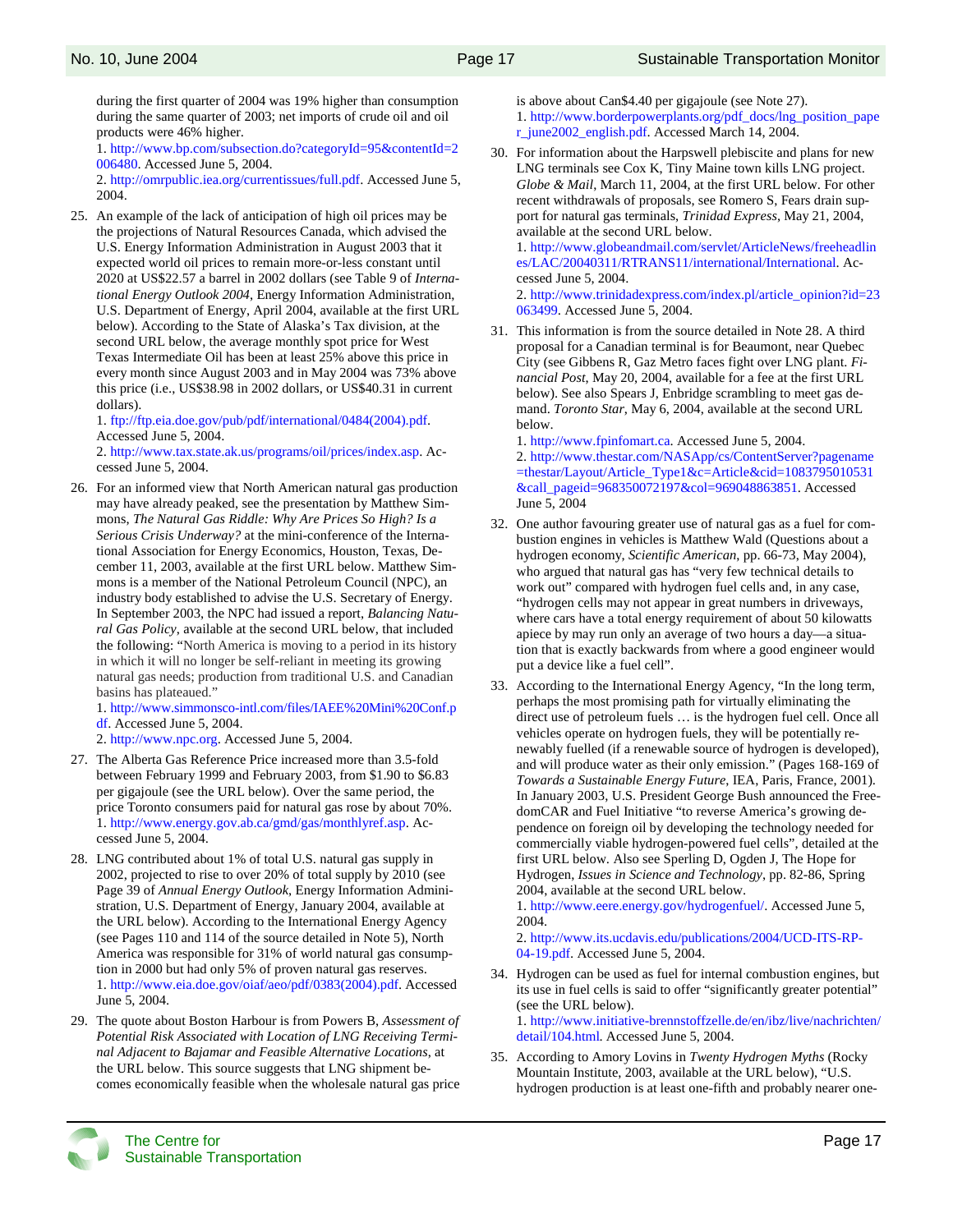third of the world total, is equivalent to ~1.8% of total U.S. energy consumption, and comes ~95% from natural gas at ~99% purity from steam reforming and associated cleanup processing." Data on production of hydrogen in Canada are not readily available. It's possible that current and future reliance on natural gas for hydrogen production could be less in Canada than in the U.S. 1. http://www.rmi.org/images/other/Energy/E03-05\_20HydrogenMyt hs.pdf. Accessed June 5, 2004.

- 36. Figure 17 (Page 29) of *Measuring the New Economy: Trade and Investment Dimensions* (Organization for Economic Cooperation and Development Document No. TD/TC/WP(2001)23/FINAL, October 2001) sets out 1999 data on trade and GDP for 25 OECD and east European countries, at the URL below. Among the listed countries, Ireland (125%), Hungary (110%), and The Netherlands (86%) had trade as a higher share of GDP than Canada (72%). 1. http://www.olis.oecd.org/olis/2001doc.nsf/LinkTo/td-tcwp(2001)23-final. Accessed June 5, 2004.
- 37. Consideration of the implications of peak oil is already being fiercely opposed. An example is the editorial by Peter Foster entitled "The great fake oil-shortage scare" in the *Financial Post*  (*National Post*) on April 28, 2004. His argument is based chiefly on a book by Danish statistician Bjørn Lomberg (The Skeptical Environmentalist, Cambridge (UK), 2001) the key points of whose thesis seem to be that "new fields will be continuously added as demand rises" and that there will be much reserve growth. Indeed, Lomberg claims "there is oil enough to cover our total energy consumption for the next 5,000 years".
- 38. The Kyoto Protocol is an amendment to the United Nations Framework Convention on Climate Change (UNFCCC) adopted at the Third Conference of the Parties to the UNFCCC, held in Kyoto, Japan, in December 1997. The Protocol concerns reductions in emissions of six greenhouse gases (GHGs), i.e., gases whose concentration in the earth's atmosphere influences the mean temperature of the earth's surface by affecting the rate of energy loss of the earth (see the first URL below). The Protocol is binding on the 38 countries listed in Annex 1 to the UNFCCC, i.e., most of the industrialized countries, including those with economies in transition (former Soviet Union and eastern European countries). The Protocol comes into effect when two criteria are met: (i) it has been ratified by 55 Parties to the UNFCC, and (ii) it has been ratified by Annex 1 countries responsible for 55% of the total 1990 GHGs emitted by Annex 1 countries (see the second URL below). The first criterion has been met. Regarding the second criterion, 29 Annex 1 countries have ratified the Protocol, representing 44% of 1990 Annex 1 GHG emissions (see the third URL below). Significant non-ratifiers of the Protocol are the U.S., responsible for 33% of the 1990 Annex 1 total, and Russia, responsible for 17% of the total. Russia has not yet refused to ratify the Protocol, and may be moving towards ratification (see Nick Paton Walsh, Putin throws lifeline to Kyoto as EU backs Russia joingin WTO. *The Guardian*, London, UK, May 22, 2004, at the fourth URL below). Canada, responsible for 3% of the total, ratified the Protocol on December 17, 2002. When the Protocol comes into effect, Canada's obligation will be to reduce its GHG emissions so that the average during the five years 2008 to 2012 is 6% below the 1990 level. As well, "demonstrable progress" must be made by the ratifying Annex 1 countries by 2005 (see the second URL below).

1. http://unfccc.int/resource/iuckit/fact02.html. Accessed June 5, 2004.

2. http://unfccc.int/resource/iuckit/fact21.html. Accessed June 5, 2004.

3. http://www.unfccc.int/resource/kpstats.pdf. . Accessed June 5,

2004.

4. http://www.guardian.co.uk/international/story/0,3604,1222190, 00.html. Accessed June 5, 2004.

39. The federal government's plan to meet its potential Kyoto obligation is set out in *Climate Change Plan for Canada*, Government of Canada, November 21, 2002, available at the first URL below. In brief, the plan speaks to reducing annual GHG emissions from an anticipated 'business-as-usual' (BAU) average level for the years 2008-2012 of 809 million tonnes (mt) of carbon dioxide equivalent to 571 mt, i.e., 6% below the actual level of 607 mt in 1990, i.e., an overall reduction by 29% form the estimated BAU level. The 2001 level was 720 mt, i.e., just slightly *above* the value to be expected from a BAU trend between 1990 and 2001. The actual 1990 and 2001 levels are from *Canada's Greenhouse Gas Inventory 1990-2001*, Environment Canada, 2003, available at the second URL below. According to this source, about 80% of Canada's GHG emissions in 2001 arose from the burning of fossil fuels, and about 32% of this source was contributed by transport (26% of total GHG emissions). According to Appendix 3 of *Canada's Energy Future: Scenarios for Supply and Demand to 2025*, National Energy Board, Ottawa, 2003, available at the third URL below, oil accounted for 33% of primary energy use in Canada in and transport accounted for about 70% of oil use (with oil fuelling over 99% of transport). Thus, it's clear that to meet the federal government's Kyoto target there would have to be a peaking of overall *fossil fuel* use in 2001 or soon after, although it's less clear that *oil* use would also have to peak. For example, if GHGs from non-fossil-fuel sources were reduced by 50% and those from nonoil fossil fuels by 40%, both compared with BAU trends, the target could be met while allowing for growth in oil consumption throughout the Kyoto period until 2012. However the government's *Plan* does speak to a reduction in emissions from transport by at least 10% from the BAU level of 206 mt to approximately the 2001 level, i.e., 187 mt. Thus, it may be reasonable to conclude that the *Plan* speaks to an approximate plateauing in oil use between about now and 2012.

1. http://www.climatechange.gc.ca/plan\_for\_canada/plan/pdf/full\_ version.pdf. Accessed June 5, 2004.

2. http://www.ec.gc.ca/pdb/ghg/1990\_01\_report/1990\_01\_report\_ e.pdf. Accessed June 5, 2004.

3. http://www.neb-one.gc.ca/energy/supplydemand/2003/English/ SupplyDemandAppendices2003\_e.pdf. Accessed June 5, 2004.

- 40. According to Green K, The 'fatal conceit' of Kyoto. *Toronto Star*, April 25, 2004, available at the URL below, "A suppressed report by the federal government evaluating the effectiveness of spending \$500 million since the year 2000 to reduce emissions of greenhouse gases has shown—surprise!—that the spending was largely wasted, producing neither a reduction in gas emissions, nor the development of new 'cleaner' technologies." 1. http://www.thestar.com/NASApp/cs/ContentServer?pagename =thestar/Layout/Article\_Type1&c=Article&cid=1082758210897 &call\_pageid=968256290204&col=968350116795. Accessed June 5, 2004.
- 41. The sources of the information about oil use for transport is detailed in Note 39.
- 42. The workshops were held in Vancouver, Brampton, Montreal (in French), and Halifax. The workshops were attended by 266 Canadians with a deep interest in transport issues, including more than 200 transport professionals. They are described in Issue No. 8 of the *Sustainable Transportation Monito*r, available at the URL below. See also Note 78.

1. http://www.cstctd.org/CSTadobefiles/STM8%20English1.pdf. Accessed June 5, 2004.

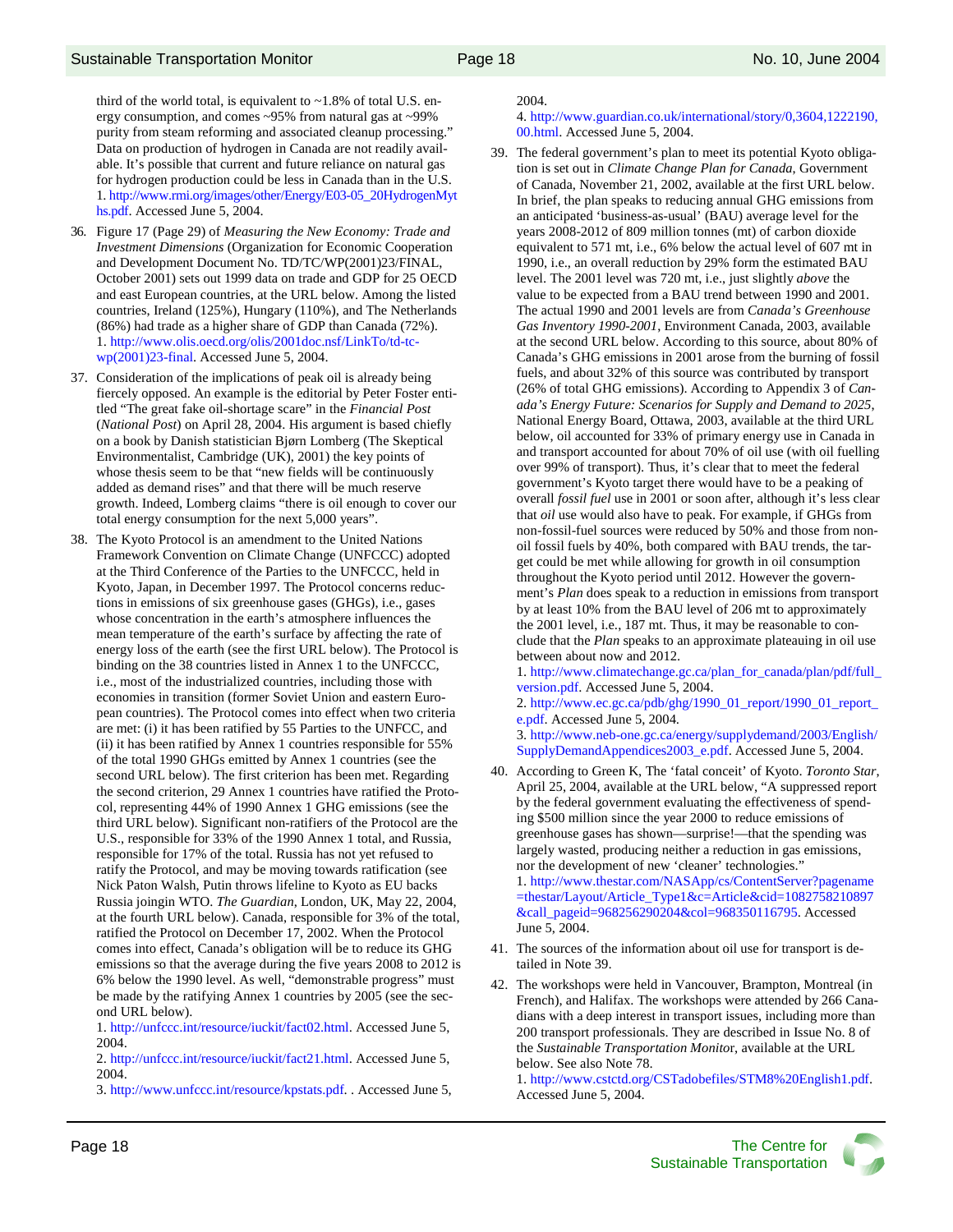- 43. The data in Box 3 are from the *Comprehensive Energy Use Database* maintained by the Office of Energy Efficiency of Natural Resources Canada, available at the URL below. Note that Canada's population growth between 1990 and 2002 was 13.4%. Thus, per-capital energy use for trucking increased by 34%, while per-capita energy use for all other transport—freight and passenger—declined by just over two per cent. 1. http://oee.rncan.gc.ca/neud/dpa/comprehensive\_tables/index.cf m?Text=N&PrintView=N. Accessed June 9, 2004.
- 44. The data on the trucking's share of Canada's growth in oil consumption are from the source detailed in Note 43.
- 45. The estimates of truck activity—vehicle-kilometres travelled—are from the 2003 version of the source detailed in Note 43, hence the use of the period 1990 to 2001 rather than 2002. (The 2003 version was used because of a possible lack of internal consistency in the 2004 version that is being explored.) A vehicle-kilometre (vkm) is performed when a vehicle moves through one kilometre. Ten vkm are performed when one vehicle moves through ten kilometres or two vehicles each move through five kilometres.
- 46. For example, almost all of the awards to date concerning trucking in Transport Canada's Freight Sustainability Demonstration Program (see the first URL below) concern reducing fuel use through improving vehicle performance or driver behaviour. Two of the awards are for programs in which a minor objective is improved vehicle routing. Another federal government program that focus on improved fuel efficiency is Natural Resources Canada FleetSmart program, described at the second URL below. 1. http://www.tc.gc.ca/programs/Environment/Freight/FETI/fsdp/ menu.htm. Accessed June 5, 2004. 2. http://oee.nrcan.gc.ca/fleetsmart/about/about.cfm?PrintView=N &Text=N. Accessed June 5, 2004.
- 47. The following is on Page 21 of *Climate Change Plan for Canada*, detailed in Note 39: "Given that freight activity is expected to increase by 60 percent by 2020, increasing fuel efficiency within each mode and better integrating freight services to make greater use of low-emission vehicles and modes will be critical to meeting Canada's climate change objectives." The *Plan* also speaks to encouraging more use of biodiesel fuel, which could reduce GHG emissions without reducing truck activity. Other means of reducing truck fuel use, not addressed in the *Plan* or here, include reducing idling requirements and harmonization of provincial regulations concerning truck lengths weights and lengths.
- 48. The paper prepared for the Transportation Table's Trucking Sub-Group that dealt with improving load factors was prepared by L-P Tardif & Associates Inc. and entitled *Environmental Awareness and Outreach Measures to Reduce GHG Emission*s (August 1999). It is available at the URL below.

1. http://www.tc.gc.ca/programs/environment/climatechange/subgro ups1/truck/study1/final\_report/final\_report.htm. Accessed June 5, 2004.

49. The November 1999 *Options Paper* produced by the Transportation Table of Canada's Climate Change Process is available at the URL below. Truck tracking (which could contribute to raising load factors) is discussed as a possible action, but rated as a "less promising measure". 1. http://www.tc.gc.ca/programs/environment/climatechange/subg

roups1/Options\_Paper/English/default.htm. Accessed June 5, 2004.

- *50.* The *Climate Change Plan for Canada* is detailed in Note 39.
- 51. The information in Box 4 is from Table 4 of the document *Emissions from Volvo's trucks (standard diesel fuel)* produced by the Volvo Truck Corporation in November 2003, available at the first



URL below. The last column was calculated using the mid-points of the ranges in the previous two columns. These estimates of the share of fuel used to move the truck rather than its load may be on the low side. For example, Bridgestone, a tire company, has suggested that as a rule of thumb for a truck with semi-trailer each tonne of payload reduces fuel use by one per cent, with the difference between a full and empty truck being 21.1 per cent of the energy used to carry a full load (see the second URL below). Bridgestone's analysis thus assumes that almost 79 per cent of the fuel is used to move the vehicle, as opposed to its cargo, perhaps a higher value than that shown in Box 4. Another estimate of how fuel use varies with load factor concluded that a diesel truck tractor with a single trailer together weighing 11 tonnes when empty uses 28.3, 38.1, and 41.4 litres of fuel per 100 kilometres when carrying cargo weighing 0, 19.0, and 25.3 tonnes, respectively. It follows that when the largest weight of cargo was being carried, 68 per cent of the fuel was being used to move the vehicle, also perhaps a higher value than that shown in Box 4. (See Figure 31 on Page 73 and also Page 89 of Muster T, *Fuel Savings Potential and Costs Considerations for US Class 8 Heavy Duty Trucks through Resistance Reductions and improved Propulsion Technologies until 2020*, Energy Laboratory, Massachusetts Institute of Technology (Report MIT EL 00-001), May 2000, available at the third URL below.)

1. http://www.volvo.com/NR/rdonlyres/EF65E6D8-BF98-4BBF-B539-18C925B53844/0/Emis\_eng\_20640\_03017. pdf. Accessed June 5, 2004.

2. http://www.trucktires.com/us\_eng/technical/bftechnical/fuel\_ec onomy\_f.asp. Accessed June 5, 2004.

3. http://lfee.mit.edu/publications/PDF/el00-001.pdf. Accessed June 5, 2004.

- 52. A payload tonne-kilometre is one tonne of payload moving through one kilometre. Box 5 is based on the same source as Box 4, as detailed in Note 51.
- 53. Only the results of the 1999 *National Roadside Study* (NRS) are publicly available, from the Canadian Council for Motor Transport Administrators (CCMTA) at the first URL below. Users should be warned that although the documentation for the 1999 NRS speaks to the possibility of analysis by data collection site, such analysis is not possible using the version available from CCMTA. This is pursuant to an agreement between the federal and provincial governments whereby the complete database of the 1999 NRS is not available to the public. The available database does allow analysis on a provincial and Canada-wide basis in respect of a large number of characteristics of trucks, operators, cargo, and trips.

The much less extensive 1995 NRS seems no longer to be ordinarily available. The Centre has a copy of the data file and supporting material, and would be pleased to make this available on request. (Enquiries can be sent to richardgilbert1@csi.com.) The 1995 NRS does not appear to have been designed to allow analysis at the level of the data collection site. Several comparisons of the 1995 NRS data and the 1999 NRS data conducted by the Centre suggest that, notwithstanding the considerable increase in volume (see Box 3), the essential features of truck traffic were similar in the two years. If anything, load factors fell, but by only a little, and in any case the differences between the two surveys preclude ready comparisons.

The detailed results of the 1991 NRS seem unavailable. The most extensive mention of this *Study* is in the 1998 document *Profile of Private Trucking in Canada*, available at the second URL below. The 1999 NRS concerned only cargo-type trucks with a gross weight of more than 4.5 tonnes—including tractors, tractor-trailer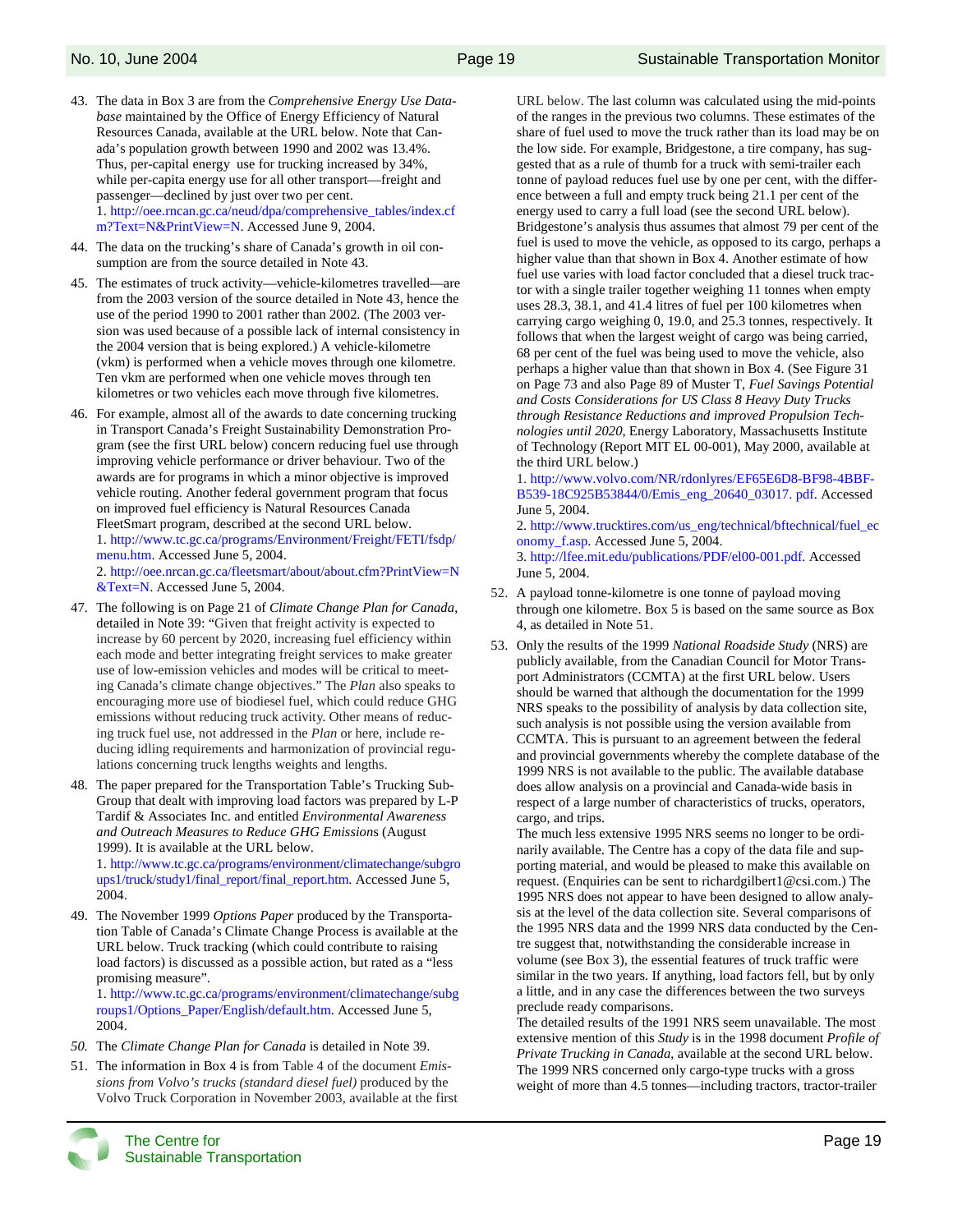combinations, and straight trucks with six or more axles—and travelling for at least part of their journey on the 24,134 kilometres of Canada's National Highway System or on 1,061 kilometres of other roads considered to be of significance to inter-city truck traffic. Trip data concerned all travelled roads and ferries, including those outside Canada.

1. http://www.ccmta.ca/english/publicationandreports/publication andreports.html. Accessed June 5, 2004. 2. http://strategis.ic.gc.ca/epic/internet/ints-sdc.nsf/vwGeneratedIn

terE/fd01101e.html. Accessed June 5, 2004.

- 54. Box 6—and the other analyses here based on the 1999 NRS (detailed in Note 53)—represents only trips for which cargo capacity, trip origin, and trip destination were all known. These trips totalled 85% of the actual 65,052 trips covered by the 1999 NRS, thus representing about 85% of all qualifying trips in Canada. For-hire trucks are operated by companies in the business of carrying freight for other companies. Private trucks are owned by the businesses that ship the freight. In the present analyses, trucks normally classified as private that are carrying other businesses' freight are counted as for-hire trucks; these amounted to about 6% of all trucks identified as carrying cargo in the 1999 NRS.
- 55. One clear difference between the results of the 1995 and 1999 National Roadside Studies was the increase in the number of private trucks found operating on a for-hire basis (from 4.2% to 12.9% of private trucks). The share of private trucks on the road (including those operating on a for-hire basis) increased slightly between 1995 and 1999, from 31.4% to 32.6%. Thus, the growth in the share of for-hire trucking over the four years did not comprise growth in the for-hire trucking industry so much as growth to the extent to which other businesses with trucks to spare operated in a for-hire mode.
- 56. Box 7 is based on the 1999 NRS, as detailed in Notes 53 and 54.
- 57. Average cargo weights for full, ¾-full, ½-full, and ¼-full trucks were respectively 18.6, 14.4, 7.0, and 3.1 tonnes. Thus, a ½-full truck on average carried less than half the cargo carried by a full truck, suggesting that they were even more likely to be ½-full by space than full trucks were full by space.
- 58. Box 8 is based on the 1999 NRS, as detailed in Notes 53 and 54.
- 59. Box 9 is based on the 1999 NRS, as detailed in Notes 53 and 54. Potential capacity was estimated by assuming that each truck carried the average cargo weight of full trucks for the respective jurisdiction(s). Weighting for trip distance was achieved by estimating actual and potential total payload tonne-kilometres and calculating the difference between the two as a percentage of potential total tonne-km. Note that the data points for Canada refer to all eligible trips and those for the individual provinces refer to trips that touch the respective provinces. Thus, the values for Canada are not the same as the unweighted or weighted means of the provincial values.
- 60. Box 10 is based on Exhibit 3.1 of *Profile of Private Trucking in Canada*, 1998, detailed in Note 53. The statement that private trucks predominate for distances shorter than about 200 kilometres is based on Exhibit 3.2 of that document. Statistics Canada stopped collecting data on private trucking in 1998, so little is known about what likely continues to be both a key aspect of freight transport and an important component of the Canadian economy. A recent report produced by Transport Canada (Nix F, *Trucking Activity in Canada: A Profile*, Transport Canada, March 2003, available at the URL below) suggests that in 2000 private trucking was still economically more important than for-hire trucking (\$21.8 billion vs. \$20.8 billion) but this estimate seems to have been no more than a scaling up of the mid-1990s value set

out in Box 10.

1. http://www.tc.gc.ca/pol/EN/Report/TruckActivity/Truck%20A ctivity%20in%20Canada.pdf. Accessed June 5, 2004.

61. The Edmonton Region Commodity Flow Survey is described in Hunt JD, Brownlee AT, Ishani M, Edmonton Commercial Movements Study. In *Transport Revolutions: Proceedings of the 39th Annual Conference*. Canadian Transportation Forum, 2004. As well, the document by Fred Nix detailed in Note 60 offers an indication of the scale of freight movement within urban areas. It notes that perhaps two billion tonnes of freight moves annually within urban areas, perhaps four times the intercity truck movement. If this is the case, intercity movement would still constitute more transport *activity* (i.e., tonne-kilometres) because intercity truck journeys are likely more than four times longer on average than truck journeys within urban regions.

An earlier source suggested that perhaps 14% of truck tonnekilometres occur in urban areas, using 44% of fuel used by trucks on the road and thus responsible for a similar share of GHG emissions (Delcan Corporation, *Assessment of Freight Forecasts and Greenhouse Gas Emissions*, prepared for the Freight Sub-Table of the Transportation Table of the National Climate Change process, June 1999, available at the first URL below). The authors of this report noted that "there is very little statistical basis for estimating the percentage of tonne-kilometres served in urban areas" (p. 32). If freight movement as a whole is being considered, what is often the final link in the chain, the shopping trip, could also be noted. According the box on Page 6-18 of *Mobility 2001: World Mobility at the end of the 20th Century and its Sustainability* (World Business Council on Sustainable Development WBCSD, Geneva, Switzerland, available at the second URL below), "the amount of fuel used by consumers in going to the store to pick up the groceries is five times as great as the fuel consumed by trucks and trains to get the groceries to the store". In the analysed example, breakfast cereal, a reasonably allocated share of shopping trips accounted for 83% of the field-to-table transport energy use.

1. http://www.tc.gc.ca/programs/environment/climatechange/subg roups1/freight/study1/Final\_Report/Final\_report.htm. Accessed June 5, 2004.

2. http://www.wbcsd.org/DocRoot/uu8taBpoTDXkvBiJHuaU/eng lish\_full\_report.pdf. Accessed June 5, 2004.

62. 'Cabotage' refers to the point-to-point movement of people or goods. Canadian and U.S. trucks cannot engage in cabotage in the other country except as may be incidental to international goods movement. Cabotage rules can reduce truckers' ability to maximize load factors while in the other country. U.S. cabotage rules for Canadian operators are at the URL below. 1. http://www.fmcsa.dot.gov/rulesregs/cabotagerules-web.pdf. Accessed June 5, 2004.

63. Expedited customs clearance processes to pre-authorized drivers, carriers, and importers are available at the 12 border crossings through the Free and Secure Trade (FAST) program. Details from a Canadian perspective are available at the URL below. A registered carrier seeking to make use of expedited clearance may find it harder to assemble a full load because not all exporters or importers may be registered with FAST.

1. http://www.cbsa-asfc.gc.ca/import/fast/menu-e.html#eligible. Accessed June 5, 2004.

64. For a review of urban load consolidation, see *Delivering the Goods: 21st Century Challenges to Urban Goods Transport*. Organization for Economic Cooperation and Development, Paris, France, 2003, (ISBN 9264102809). See also the examples referenced in the source detailed in Note 69.

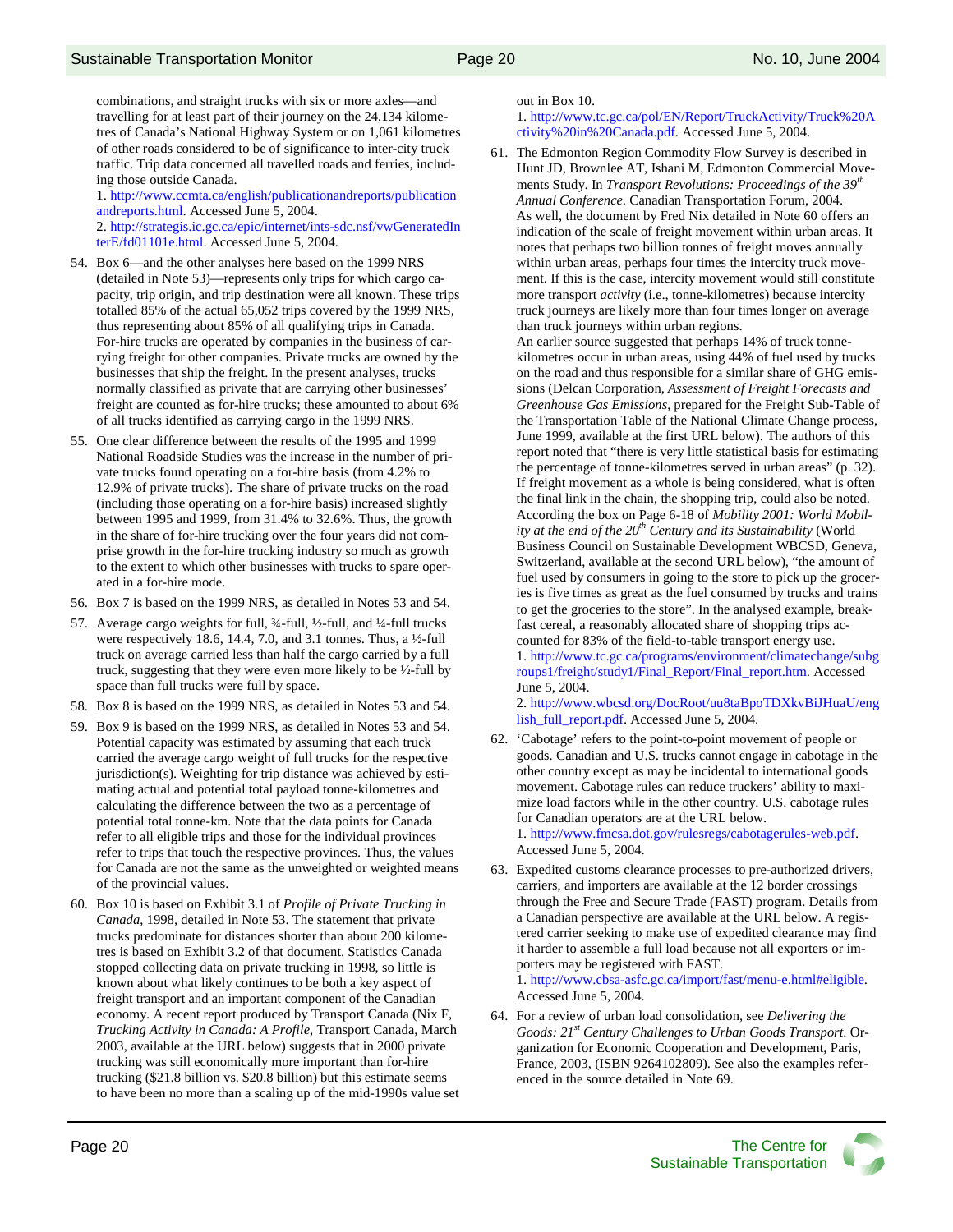- 65. See *Heathrow Airport Retail Consolidation Centre*. Good Practice Case Study 402, Action Energy, UK Government, May 2002, at the URL below. 1. http://www.transportenergy.org.uk/downloads/GPCS402.pdf. Accessed June 5, 2004.
- 66. A visit to the first URL below gives an indication of the extent of Internet-based load-matching activity. One operator (Transcore), not listed at this URL, manages about 300,000 matches a day for some 50,000 users (Stastny P, Trucking. *Canadian Transportation Logistics*, 106(11), pp. 46-, Nov./Dec. 2003.). The authors of a paper prepared for the Trucking Sub-Group of the Transportation Table of the National Climate Change Process suggested that Internet-based load-matching may be of limited effectiveness because it does "nothing more than what was done in years gone by with people sitting at a telephone with card indexes … however, doing it faster, cheaper and more thoroughly". Their conclusion was that enhanced load matching would produce no more than a 0.3-per-cent reduction in truck GHG emissions by 2010. (Taylor GWR, Nix F, Delaquis M, *The Potential for GHG Reductions from Improved Use of Existing and New Truck Technology in the Trucking Industry*, June 1999, available at the second URL below.)

1. http://dmoz.org/Business/Transportation\_and\_Logistics/Trucki ng/Truck\_Transport/Freight\_Matching\_Services/. Accessed June 5, 2004.

2. http://www.tc.gc.ca/programs/environment/climatechange/subg roups1/truck/study2/final\_report/FINAL\_TRUCK\_TECH.doc. Accessed June 5, 2004.

- 67. See the article by Paul Stastny detailed in Note 66.
- 68. This is a finding from the 1995 and 1999 NRS surveys. See Notes 54 and 55 for more information about private trucks operating in a for-hire mode.
- 69. The Freight Transport Management section of the *Online TDM Encyclopedia* is available at the URL below. 1. http://www.vtpi.org/tdm/tdm16.htm. Accessed June 5, 2004.
- 70. Box 11 is based on data on new vehicles sales in Table 2 of *Light-Duty Automotive Technology and Fuel Economy Trends: 1975 Through 2004*, U.S. Environmental Protection Agency, Washington DC, 2004, available at the first URL below. (The values in the left-hand panel are metric conversions of so-called 'adjusted 55/45' values.) Less detailed data are available about vehicles sold in Canada, which generally conform to the same fuel consumption standards. The only readily available comparable source on Canadian vehicles is Schingh M, Brunet É, Gosselin P, *Canadian New Light-Duty Vehicles: Trends in fuel consumption and characteristics (1988-1998)*. Natural Resources Canada, Ottawa, 2000, available at the second URL below. Comparing data for the 1998 model year, the latest year covered by both reports, the Canadian automobile fleet used on average slightly less fuel than the U.S. fleet (9.2 vs. 9.6 L/100 km, in the terms of Box 11) as did the light truck fleet (13.1 vs 13.4 L/100 km). For that model year, 45% of light-duty vehicles sold in the U.S. were light trucks, compared with 43% in Canada. Note that the category of light-duty vehicles includes all vehicles weighing less than 3,856 kilograms (8,500 pounds). The vast majority of these vehicles are used for personal transport, but a very few cars and (in Canada in 2001) about a quarter of light trucks are purchased for commercial purposes.

1. http://www.epa.gov/otaq/cert/mpg/fetrends/420r04001.pdf. Accessed June 5, 2004.

2. http://oee.nrcan.gc.ca/english/programs/pdfs/Doc5e.pdf. Accessed June 5, 2004.

- 71. The paper by Schingh et al detailed in Note 70 suggests that the Canadian average fell at least as steeply, declining by 27% during the three years from 1979 to 1982.
- 72. For historical world crude oil prices, see the source detailed in Note 24.
- 73. For historical U.S. retail gasoline prices, see Table 6 of *How much we pay for gasoline*. American Petroleum Institute, October 2002, at the URL below 1. http://api-ec.api.org/filelibrary/howmuchwepay2002.pdf. Accessed June 5, 2004.
- 74. The standards set in Canada's corresponding voluntary program—the CAFC (Company Average Fuel Consumption) program—generally track the CAFE standards. For information about the CAFC program, see the URL below. The program is also called the Corporate Average Fuel Consumption program. 1. http://www.tc.gc.ca/securiteroutiere/asfbb/FCpgm/en/cafc/page 1\_e.htm. Accessed June 5, 2004.
- 75. See for example General Motors of Canada's case for eliminating the CAFC program in favour of a carbon tax: Smith BA, Wakefield TA, *A Review of Canada's Corporate Average Fuel Consumption (CAFC) Program & the Case for a Carbon Tax* (undated), partial text available at the URL below. This document includes the following: "Since the technology is not available to achieve radical improvements in fuel efficiency, the only way manufacturers would be able to meet more stringent standards would be through a massive down-sizing of the fleet, principally through a shift to smaller vehicles, a shift which is presently inconsistent with consumer needs and preferences." 1. http://catf.vizonscitec.com/Index/1C73EC0FC16FA087882569 76006BEBEC!OpenDocument. Accessed June 5, 2004.
- 76. For example, in the Ford Motor Company's 2002 *Corporate Citizenship Report*, Chairman Bill Ford wrote "It is also a key part of our transformation to lean, flexible manufacturing processes that will make us more efficient, more competitive and more able to respond to changing demands" (see the URL below). In the same document, Mr. Ford explained why his company could not keep its commitment to improve the fuel efficiency of SUVs by 25%: "we were not able to make the investments in the products and technologies needed to meet the goal, nor were some of the technologies as mature as we thought".

1. http://www.ford.com/en/company/about/corporateCitizenship/p rinciplesProgressPerformance/our-perspective/letter-bill-ford.htm. Accessed June 5, 2004.

- 77. According to the Canadian Vehicle Survey (Statistics Canada, *CANSIM II*, Table 4050044), 51% of light-duty vehicles (less than 4.5 tonnes) on the road in the fourth quarter of 2003 were seven years old or less and 76% were 12 years old or less.
- 78. A proposal for such an incentive scheme was set out in *Background Paper for a Post-Kyoto Transport Strategy* prepared for the four workshops held by the Centre in 2001-2002, as follows: "The kind of program in mind is one in which a \$1,000 per litre/100 km improvement is rebated for each vehicle replacement or retire-ment, together with a \$200 per litre/100 km annual tax on each vehicle in use. Such a program would require regular certification of the fuel efficiencies of all vehicles on the road. It may be simpler to provide the rebates but raise fuel taxes to even higher levels than is proposed here." The *Background Paper* is available at the URL below. (The workshops were noted earlier in this *Monitor* in connection with Note 42.)

1. http://www.cstctd.org/CSTadobefiles/Background%20paper%2 07.pdf. Accessed June 5, 2004.

79. This estimate is based on data in Van Wee B, Moll HC, Dirks J,